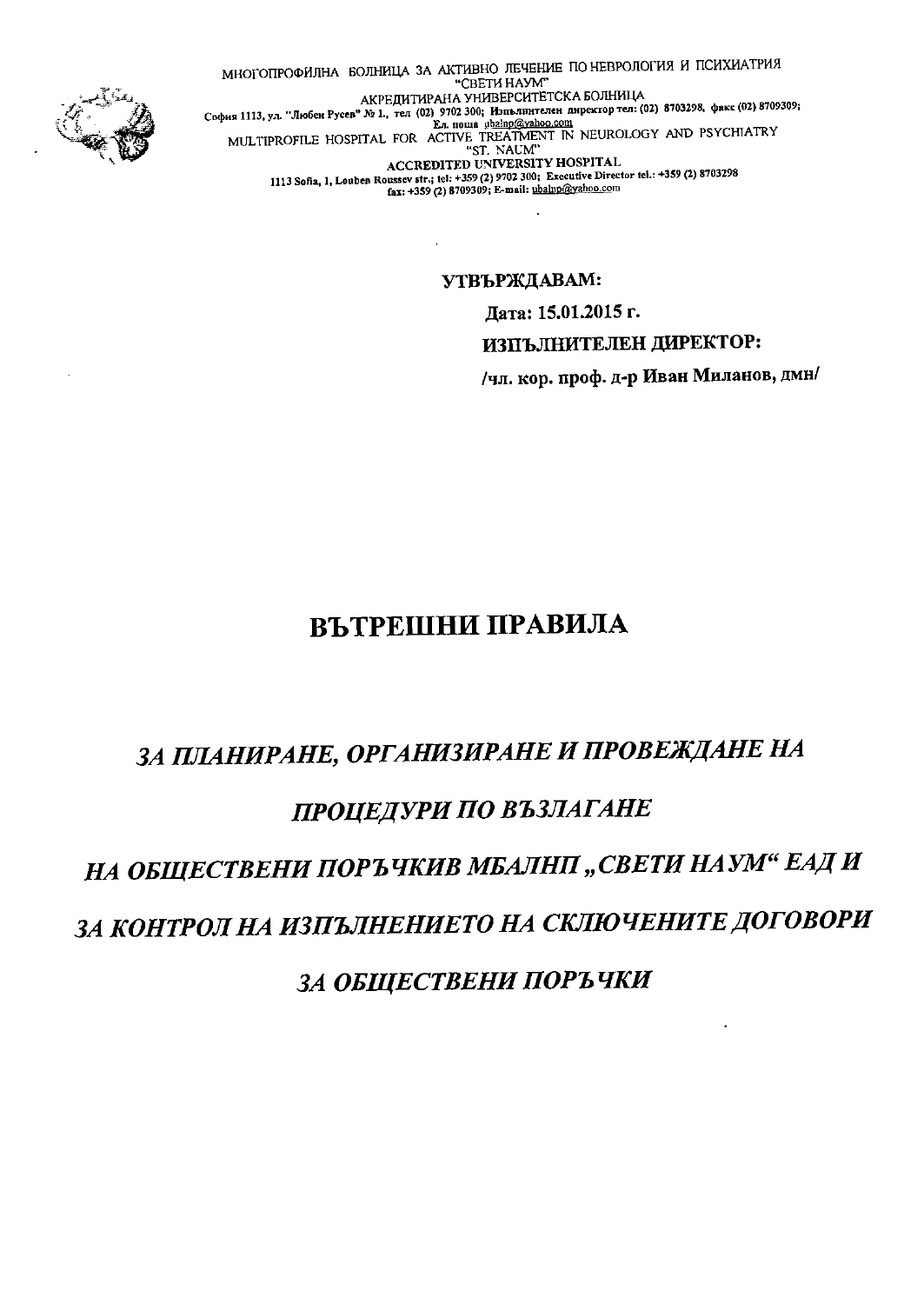# ГЛАВА ПЪРВА ОБЩИ ПРАВИЛА ЗА ВЪЗЛАГАНЕ НА ОБЩЕСТВЕНИ ПОРЪЧКИ

Чл.1. С настоящите правила се уреждат реда и организацията на работа при възлагането и изпълнението на обществени поръчки /ОП/ в МБАЛНП "Св. Наум" ЕАД с цел:

1. своевременното идентифициране на нуждите и правилното планиране на обществените поръчки.

2. регламентирано възлагане и изпълнение на обществените поръчки.

3. повишаване ефективността при разходването на предвидените за годината средства, средства по програми и фондове на Европейския съюз и адекватно управление на риска.

4. създаване на вътрешна организация и координация между отговорни длъжностни лица в лечебното заведение при провеждане на процедурите по възлагане на ОП, с цел оптималното разпределение на задълженията и отговорностите между служителите.

5. осигуряване на публичност, прозрачност, ефикасност и условия за ефективен контрол при разходването на бюджетни средства и средства от програми и фондове на Европейския съюз.

6. УТВърждаване на сроковете за извършване на дейностите по организация на ОП, тяхната последователност, вида на документите, които се изготвят на всеки етап и реда за тяхното съхраняване.

Чл. 2. Вътрешните правила за възлагане на обществени поръчки се основават на следните принципи:

- 1. законосъобразност;
- $2.$ публичност и прозрачност;
- $\overline{3}$ . свободна и лоялна конкуренция;
- $\overline{4}$ . равнопоставеност и недопускане на дискриминация;
- $5<sub>1</sub>$ постигане на максимален икономически ефект за възложителя.

Чл. 3. Настоящите вътрешни правила:

се прилагат за всички обществени поръчки, които болницата възлага в качеството си  $1.$ на възложител:

2. определят организацията и дейността по планирането, подготовката, провеждането и контрола на процедурите за възлагане на обществени поръчки;

3. определят реда и условията за осъществяване на превантивен, текущ и последващ контрол по отношение на всеки етап/фаза от възлагането на обществена поръчка;

регламентират последователността на актовете и действията, сроковете за  $\mathbf{4}$ . извършването им, отговорностите на длъжностните лица, изискванията към формата и съдържанието на съответните документи, както и реда за тяхното съставяне, съгласуване, утвърждаване и подписване.

Чл. 4. Вътрешните правила се прилагат от всички длъжностни лица, които имат задължения по изпълнение на дейностите по планиране, организиране, провеждане и контрол на обществени поръчки.

Чл. 5. При осъществяване на своята дейност болницата възлага обществени поръчки в съответствие с разпоредбите на:

- $1<sub>1</sub>$ Закона за обществените поръчки (ЗОП);
- $2.$ Правилника за прилагане на Закона за обществени поръчки (ППЗОП);
- $3<sub>1</sub>$ Законодателството на Европейския съюз в областта на ОП;
- $\overline{4}$ другата приложима нормативна уредба.

 $\overline{2}$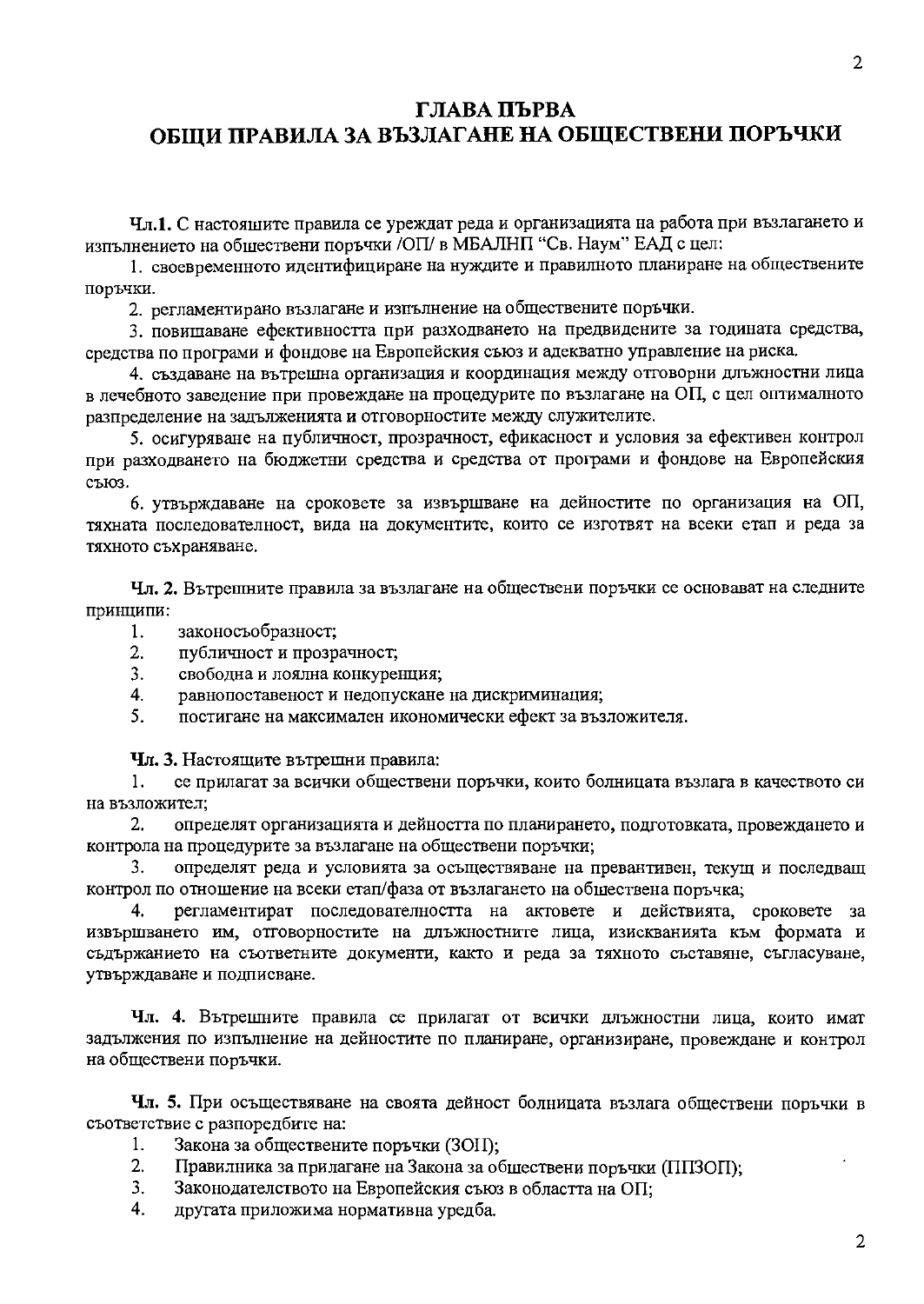# ГЛАВА ВТОРА ПЛАНИРАНЕ И ПРОВЕЖДАНЕ НА ОБЩЕСТВЕНИТЕ ПОРЪЧКИ

#### Разлел I ОТГОВОРНОСТИ НА ДЛЪЖНОСТНИТЕ ЛИЦА УЧАСТНИЦИ В ПРОЦЕДУРАТА

Чл. 6. (1) Лечебното заведение е Възложител на обществената поръчка.

(2) Изпълнителният директор:

1. отговаря за цялостна защита на интересите на МБАЛНП "Св. Наум" ЕАД и упражнява правата на Възложител при провеждане на процедурите за възлагане на обществени поръчки по Закона за обществените поръчки.

2. издава решение за откриване на процедурата и утвърждава изготвената документация и обявлението за обществената поръчка.

3. издава заповедта за назначаване на комисия за разглеждане, оценка и класиране на постыпилите предложения.

4. издава решение за удължаване на срока за подаване на предложения.

5. утвърждава протокола от работата на комисията, назначена за разглеждане и оценка на постъпилите предложения, когато събирането на оферти и изборът на изпълнител се извършват по реда на Глава осма "а" "Възлагане на обществени поръчки чрез публична покана" от ЗОП

6. издава решението за класиране и определяне на изпълнител/и на обществената поръчка, респективно - заповедта за прекратяване на процедурата.

7. подписва договорите за възлагане на обществена поръчка.

8. с писмена заповед определя длъжностно лице, което да следи за изпълнение на договора за обществена поръчка.

**Чл.7.** (изм. с решение на СД от 15.01.2015 г. в сила от 19.01.2015 г.) (1) Икономическият директор ръководи дейността по изготвяне и съгласуване на документациите, както и цялостния процес по провеждане на обществените поръчки и архивирането им, като контролира спазването на сроковете за:

изготвяне и съгласуване на документациите, цялостния процес по провеждане на 1. процедурите, съхранението и архивирането им;

2. сключване на договорите с определените за изпълнители, съгласно изискванията на чл. 41, ал. 3 от ЗОП;

3. освобождаването, усвояването и задържането на гаранциите за участие в процедурите и гаранцията за изпълнение на договора съгласно сроковете, установени в чл. 61, 62 и чл. 63 от **ЗОП:** 

4. подготовката и изпращането на изискуемите по ЗОП и ППЗОП информации за сключени, изпълнени или предсрочно прекратени договори до Агенцията по обществените поръчки;

изпращането на информация до АОП за хода на процедурата при производство по 5. обжалване:

съхраняването на оригиналите от сключените договори за възлагане на обществена 6. поръчка;

публикуване на документите и информациите по чл. 226 от 30П и тяхното 7. поддържане в профила на купувача.

(2) Икономическият директор съгласува:

- решението за откриване на процедурата за възлагане на обществена поръчка;  $1.$
- $2.$ заповедта за възлагане на обществена поръчка чрез публична покана;
- публичната покана и приложенията към нея;  $\overline{3}$ .

3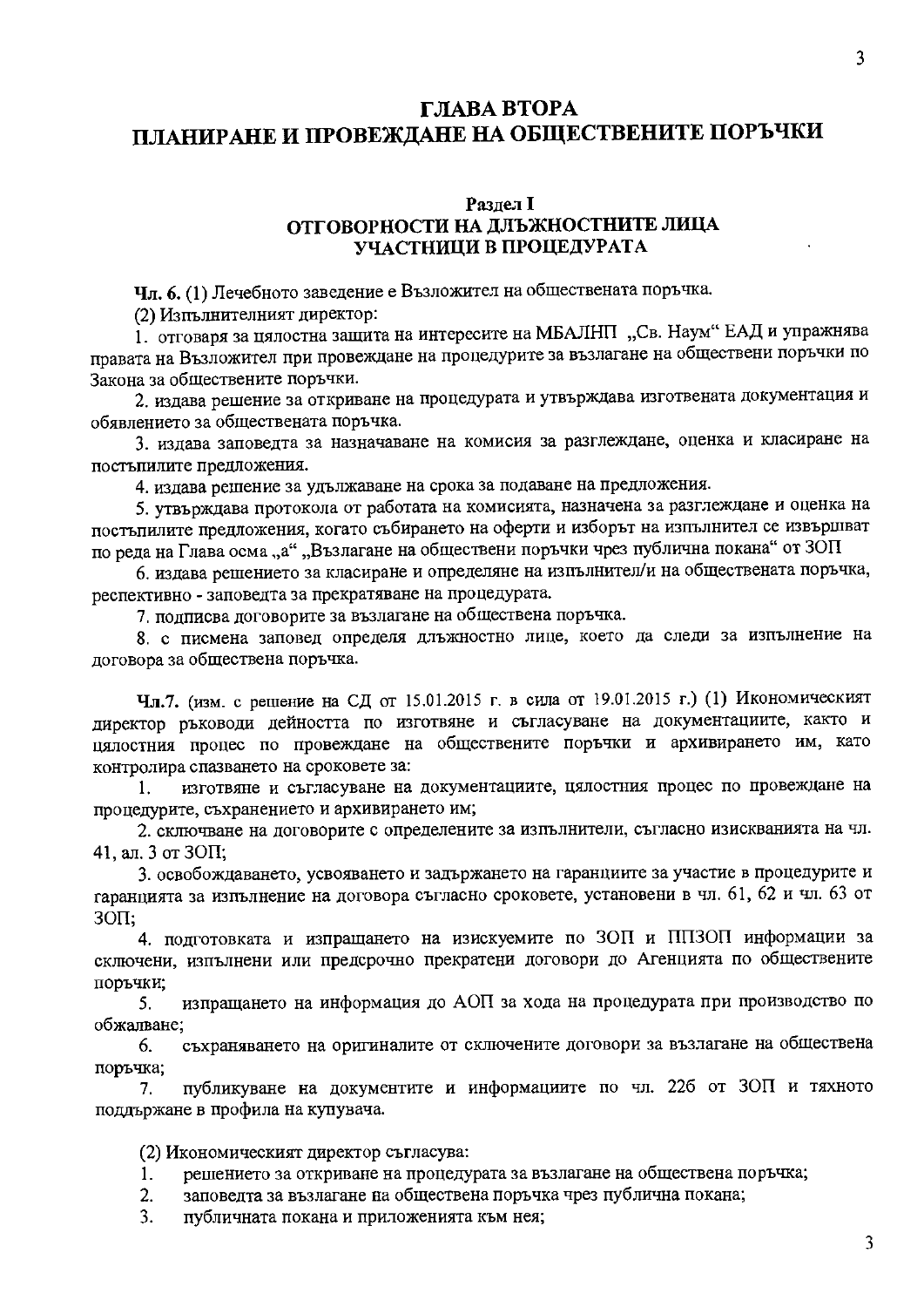поканата към участника (при процедура на договаряне без обявление);  $4.$ 

обявлението за обществената поръчка; 5.

документацията за участие; 6.

решението за промяна;  $7.$ 

решението за удължаване на срока за подаване на оферти; 8.

кореспонденцията с определените в закон държавни органи и участниците и 9. изпълнителите на обществената поръчка;

докладните записки в случай на привличане на външен експерт и договорите с  $10.$ привлечените външни експерти;

заповедта за назначаване на комисия за разглеждане, оценка и класиране на 11. постъпилите оферти;

заповедта за назначаване на комисия за получаване, разглеждане и оценка на  $12.$ постыпилите оферти при възлагане на обществена поръчка чрез публична покана;

решението за класиране и определяне на изпълнител/и на обществената поръчка, 13. респективно - решението за прекратяване на процедурата;

договорите за възлагане на обществени поръчки. 14.

(3) (изм. с решение на СД от 15.01.2015 г. в сила от 19.01.2015 г.) Икономическият директор осъществява дейности по предварителен контрол за законосъобразността и целесъобразността на поеманите задължения и извършваните разходи, свързани с изпълнението на обществените поръчки и:

1. подпомага дейността на длъжностните лица, които имат задължения да изготвят документацията за планиране, организиране, възлагане, изпълнение и отчитане на дейностите по тези вътрешни правила като координира работата им и осигурява необходимите материални и финансови ресурси;

2. контролира спазването на сроковете, посочени в годишния план - график за обществените поръчки;

3. отговаря за навременното провеждане на процеса по организация на ОП;

4. има право да изисква представянето на необходимата информация за ОП в определените с настоящите правила срокове;

5. докладва на Представляващия болницата за всяко неизпълнение, свързано с предоставянето на данните и документацията от отговорните за това лица.

Чл. 8. Главен счетоводител (счетоводство):

1. подписва всички договори за възлагане на обществени поръчки в съответствие с чл. 13, ал. 3, т. 3 от Закона за финансовото управление и контрол в публичния сектор - система за лвойния подпис.

2. подпомага заявителите на обществени поръчки (чл. 10 от настоящите вътрешни правила) със счетоводни данни за размера на извършените разходи, за необходимостта от заявяване на обществена поръчка и определяне на прогнозната стойност на ОП.

3. преди извършване на разплащане по договори за ОП, съпоставя фактурираните количества и суми за доставка на стоки, извършени услуги и извършени СМР, съгласно договора за изпълнение на ОП и действително получените такива, отразени от лицето, на което със заповед на изпълнителния директор е възложено да следи за изпълнението на договора;

4. когато срокът на действие на договора е обвързан с достигането на определена стойност на услугите и/или доставките, които получава възложителя, следи за изтичане срока на договора за ОП;

5. когато срокът на действие на договора е обвързан с достигането на определена стойност на услугите и/или доставките, които получава възложителя главният счетоводител представя писмена информация на икономическия директор за стойността на предоставените в изпълнението на договора (услуги и/или доставка) преди извършването на всяко плащане по договора;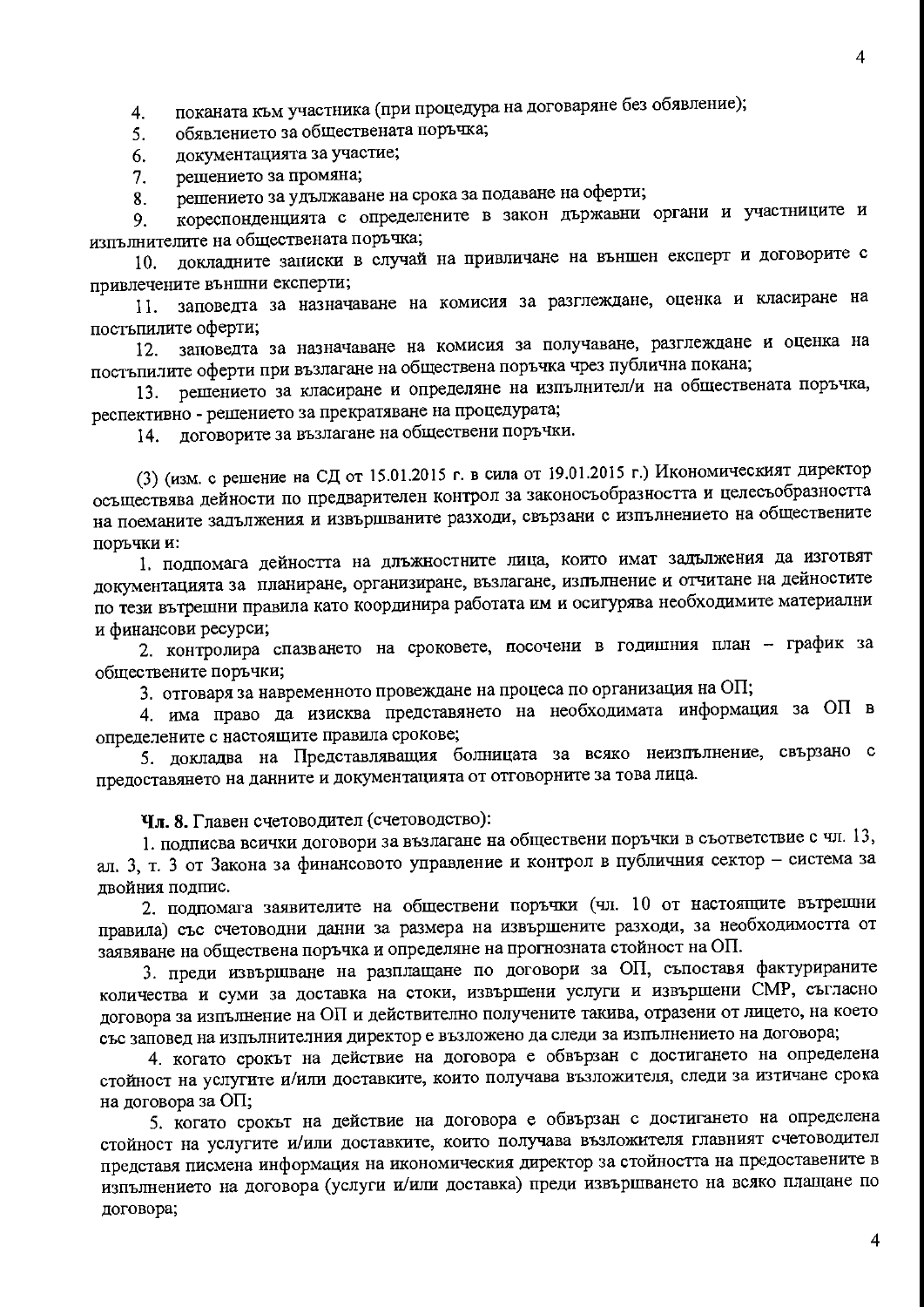6. подготвя документи за възстановяване на гаранции за участие и гаранции за добро изпълнение след получаване на доклад или писмено становище от експерта обществени поръчки или от правоспособен юрист, че има основание гаранцията да бъде възстановена.

Чл. 9. Експертът Обществени поръчки осъществява дейност по изпълнение на взетите решения за планиране и провеждане на обществените поръчки, както и цялостната дейност и по отчитане на ОП, като:

1. въз основа на постъпили заявки от лнцата, посочени в чл. 10 (заявители) изготвя годишния план - график за обществените поръчки;

организира работата сн в съответствие със сроковете за спазване на графика за 2. обществените поръчки;

3. изготвя документацията за обществените поръчки с помощта на заявителя и главния счетоводител в частта за прогнозната стойност;

4. представя подготвената документация за съгласуване на лицата по чл. 7 и 11;

5. изготвя и публикува на Портала на Агенцията за обществените поръчки поканата при процедура с публична покана, а при открита процедура: Решението, Обявлението, решението за прекратяване на процедурата, информация за сключени договори, информация за изпълнение на договор и др., (информацията, предвидена в чл. 22 от ЗОП и чл. 5 от ННЗОП, която възложителят е задължен да изпраща до регистъра на обществените поръчки в АОП);

6. изготвя и публикува на портала на Агенцията за обществени поръчки обобщената информация по чл. 44, ал. 10 от ЗОП - разходвани средства за обшествени поръчки на стойност почл. 14, ал. 3 и 4 от ЗОП;

7. приготвя бланките декларации по чл. 35 от  $30\Pi$  – за членовете на комисията или консултантите:

8. подготвя бланката "Списък на присъстващите кандидати" при обществена поръчка с открита процедура;

9. подготвя и други работни документи на комисията за разглеждане и оценка на офертите, като например Таблица на участниците и техните показатели, върху които се извършва комплексната оценка и класиране на кандидатите;

10. подготвя и съгласува с правоспособен юрист и с икономическия директор Решението за откриване на процедура, Заповедта за назначаване на комисия и Решението за определяне на изпълнител или прекратяване на процедура;

11. подготвя проекти на протоколи за работата на комисията за разглеждане, оценка и класиране на офертите и писмо за уведомяване на участниците в процедурата за резултатите от проведената процедура.

12. дава становища за спазването на сроковете за сключване на договори и определените изпълнители на обществената поръчка, съгласно изискванията на чл. 41 от ЗОП;

13. когато срокът на действие на договора не е обвързан с достигането на определена стойност на услугите и/или доставките, които получава възложителя, следи за изтичане срока на договора за ОП и писмено уведомява за това Икономическия Директор;

14. представя доклади и писмени становища до представляващия болницата, относно възстановяване на гаранции за участие и гаранции за добро изпълнение:

15. (изм. с решение на СД от 15.01.2015 г. в сила от 19.01.2015 г.) след приключване на изпълнението на обществената поръчка, окомплектова досието и го предава на финансовия контрольор за осъществяване на последваш контрол преди предаването му за съхранение в архива на лечебното заведение, при спазване на разпоредбите на тези вътрешни правила:

16. изготвя заповеди за определяне на лице, което да следи за изпълнението на договорите за ОП:

17. изпраща по електронен път съответните електронни документи едновременно до Агенцията по обществени поръчки - за вписване в Регистъра на обществените поръчки и/или в ОВ на ЕС и до лицето, което технически осигурява публикуването им в профила на купувача.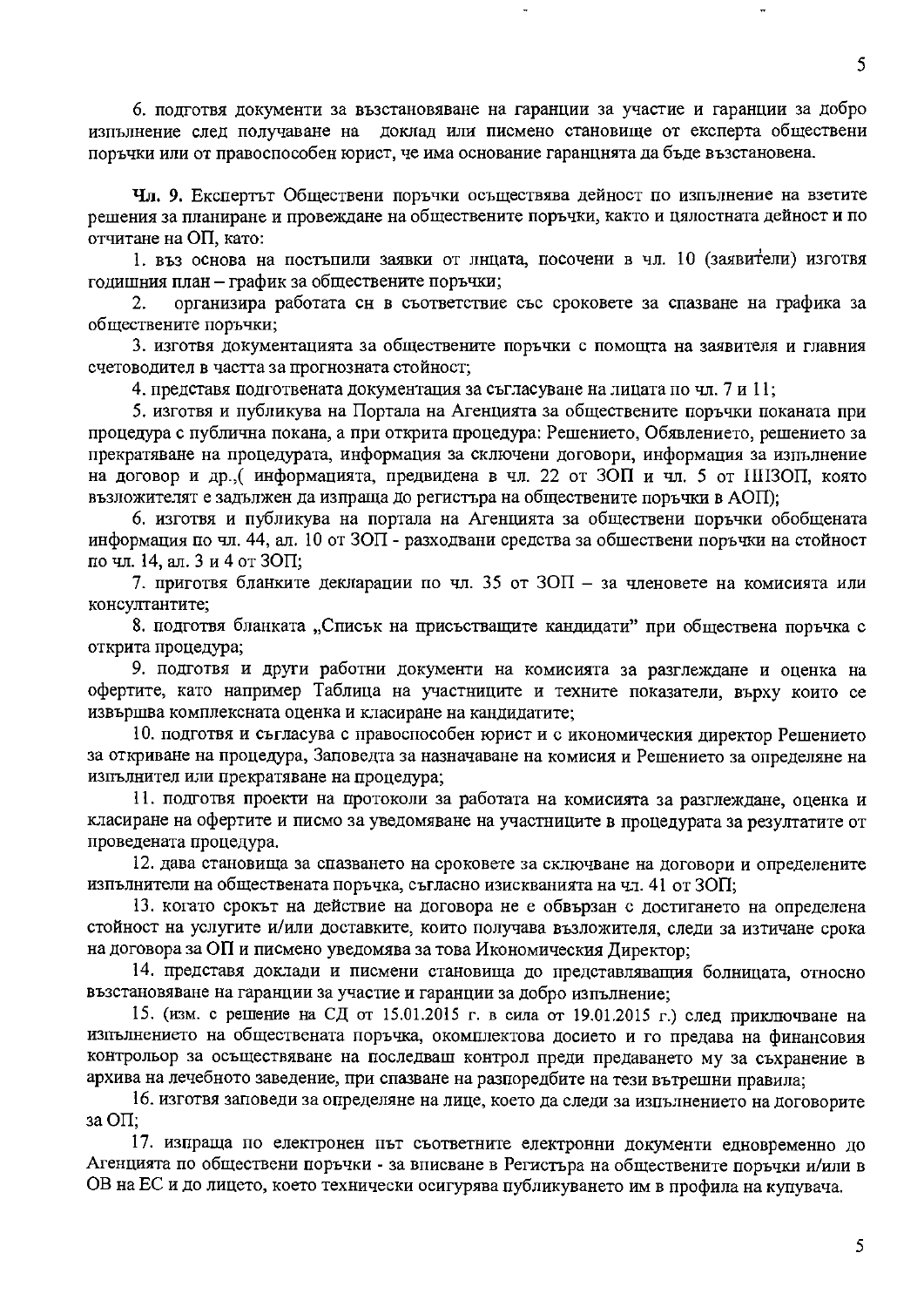6

18. изготвя предложение за привличане на външен експерт за изготвяне на техническата спецификация и/или методиката за оценка на офертите при критерий "икономически найизгодна оферта" в случаите по чл.8, ал.7 от ЗОП, както и реда, по който ще се осъществи неговия избор /от списька по чл.19, ал.2, т.8 от ЗОП или чрез възлагане в съответствие със ЗОП/. В предложението се посочва конкретно лице, което да бъде привлечено като външен експерт (ако има такова), областта на професионалната му компетентност, съобразно предмета на поръчката, както и доказателства, които да я удостоверяват;

19. изготвя предложение за определяне на работна група за изготвяне на документацията, в случаите когато предмета на обществена поръчка е сложен и специфичен, и изисква участие на служители от различни структурни звена, в случаите, когато предметът на поръчката е в обхвата на техните функционални задължения;

(2) В случаите, посочени в настоящите вътрешни правила, експертът обществени поръчки съгласува своите действия с лицата, посочени в чл. 7, 8, 10 и 11.

Чл. 10. (1) Заявител на обществена поръчка е:

Домакин склад, съвместно с главната медицинска сестра и сектор "Счетоводство"  $1.$ (по отношение на прогнозната стойност) за доставка на дезифектанти, почистващи препарати и помощни средства, доставка на канцеларски материали и копирна хартия, извършване на комплексна услуга по разделно изпиране, дезинфекция, изсушаване, омекотяване, гладене, опаковане и транспортиране до възложителя чрез сортиране по клиники/отделения на болнично постельчно бельо, работно облекло и постельчни материали;

Инструктор диетично хранене съвместно със сектор "Счетоводство" (по отношение 2. на прогнозната стойност) за доставка на хранителни продукти;

Началниците на клиники съвместно със сектор "Счетоводство" (по отношение на  $3.$ прогнозната стойност) за доставка на лекарствени продукти и медицински консумативи, абонаментна поддръжка на медицинска апаратура и оборудване. Обобщаването на заявките за лекарствени продукти и медицински изделия и консумативи се извършва от комисията по лекарствена политика и от управителя на болничната аптека.

Организатор техническо обслужване и поддръжка по отношение на необходимостта  $4.$ от извършване на строително-монтажни работи и дейности по проектиране в строителството;

5. Доставчик-организатор снабдяване по отношение на необходимостта от зареждане на тонер касети, доставка на компютърна и копирна техника, поддръжка на вентилационни системи и организиране и осъществяване на невъоръжена денонощна охрана на територията на лечебното заведение;

6. Началник на клинична и ликворологична лаборатория по отношение на доставка на реактиви и консумативи, необходими за дейността на лабораторията;

7. Главната медицинска сестра, съвместно със старшите сестри на клиниките по отношение на доставка на работно облекло, ваучери за храна на дежурен персонал.

8. за всички останали случаи, които не са изрично описани в предходните точки - лицето, което се нуждае от доставка или услуга при и по повод изпълнението на служебните си задължения.

(2) Заявителят на обществената поръчка:

1. изготвя заявка по образец - Приложение № 1;

2. въз основа на писмена информация от счетоводството за размера на изразходваните средства заявителят анализира необходимостта от възлагане на ОII и определя прогнозната стойност на ОП:

3. изготвя техническата спецификация в т.ч., определя количеството на стоките (услугите или строително-монтажните работи) по видове, както и на какви условия трябва да отговарят те;

4. изготвя проект на указания и/или проект на минимални изиквания към участниците;

5. участва в комисията за разглеждане и оценяване на офертите.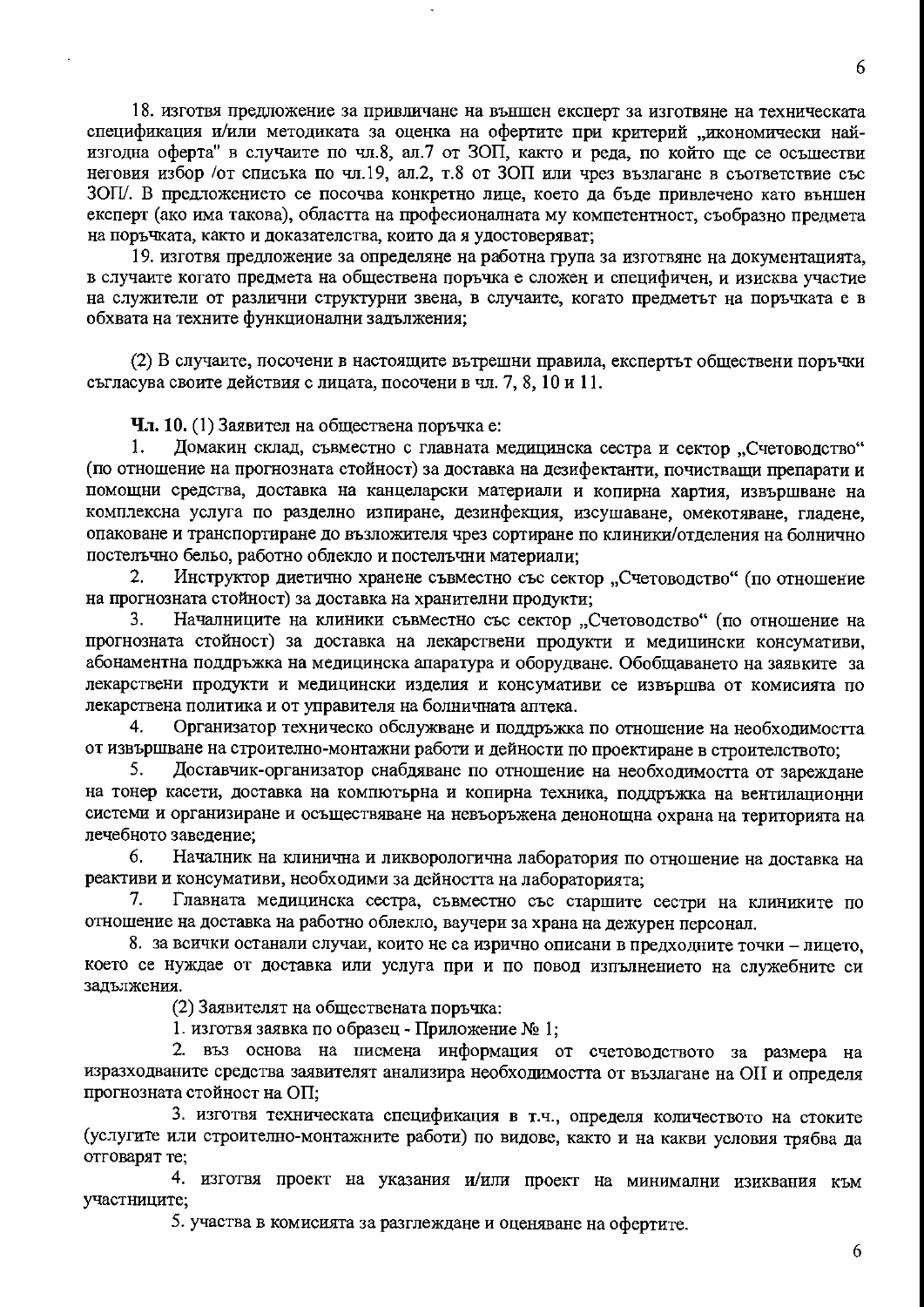Чл. 11. Правоспособен юрист:

1. съгласува изготвената от Експерт "Обществени поръчки" документация за провеждане на процедура по ЗОП или дава становище за необходимост от промени в нея.

2. съгласува изготвената от Експерт "Обществени поръчки" проект на Заповед за назначаване на комисия за разглеждане и оценка на офертите или изготвя заповед;

3. участва в работата на комисии за разглеждане, оценка и класиране на офертите, и за определяне на изпълнител;

4. съгласува изготвените от Експерт "Обществени поръчки" проект на Решение за класиране и определяне на изпълнител на обществената поръчка или изготвя такива решения;

5. съгласува изготвените от Експерт "Обществени поръчки" проект Решение за прекратяване на процедурата или дава становище за необходимост от промени в проекта;

6. дава устни и писмени становища по въпроси от правен характер за планирането, организирането, провеждането, отчитането на изпълнението на обществени поръчки по искане на представляващия болницата или на икономическия директор.

Чл. 12. Комисия за оценка и класиране на офертите:

1. председателят и членовете на комисията за разглеждане, оценка и класиране на участниците в процедурата за възлагане на обществена поръчка са длъжни да пазят интересите на болницата, отговорно и безпристрастно да изпълняват задълженията си като такива и да не разгласяват информация, станала им известна по време на работата в комисията.

2. законосъобразно и в съответствие с утвърдената документация оценяват точно офертите на всички участници.

3. в срок да извършат оценяването и изготвят протокола за своята работа, съобразно Заповедта на възложителя.

4. изпълняват възложената им работа при максимална прозрачност, в т.ч. са длъжни да осигурят достъп до протокола от работата на комисията, при наличие на искане за това от участник в процедурата.

Чл. 13. Деловодител (книговодител):

1. регистрира в дневник "Входяща поща" постъпилите оферти и предложения, като на плика и в дневника отразява дата и час на постъпване.

2. обозначава извеждането с номера на всички документи свързани с процеса на стартиране, провеждане и приключване на ОП (Решения, Заповеди, Проекти, документацията за ОП и включените в нея документи, кореспонденцията (писма) с участниците или изпълнителите и др.), съгласно реда установен с настоящите вътрешни правила.

3. осигурява изпращането на водената кореспонденция, свързана с провеждане на процедурите за възлагане на обществени поръчки.

Чл. 14. (1) Технически лица (експерти) са външни лица за болницата, т.е. лица, с които възложителят няма сключен трудов или граждански договор за извършване на работа с личен труд.

(2) Възложителят ползва консултанти при подготовката на документацията за обществената поръчка или включва в комисията за разглеждане, оценяване и класиране на офертите, технически лица (външни експерти), когато предмета на ОП е сложен и е необходима специална квалификация, каквато длъжностни лица от болницата не притежават.

(3) Когато техническата спецификация и/или методиката за оценка на офертите се изготвят от външния експерт, въз основа на сключен договор, договорът задължително следва да съдържа клаузи за приемане и предаване на свършената работа, както и отговорност при неизпълнение. Техническата спецификация и/или методиката за оценка на офертите се подписват от лицата, които са ги разработили. Приемането на работата от външния експерт се извършва от икономическия директор.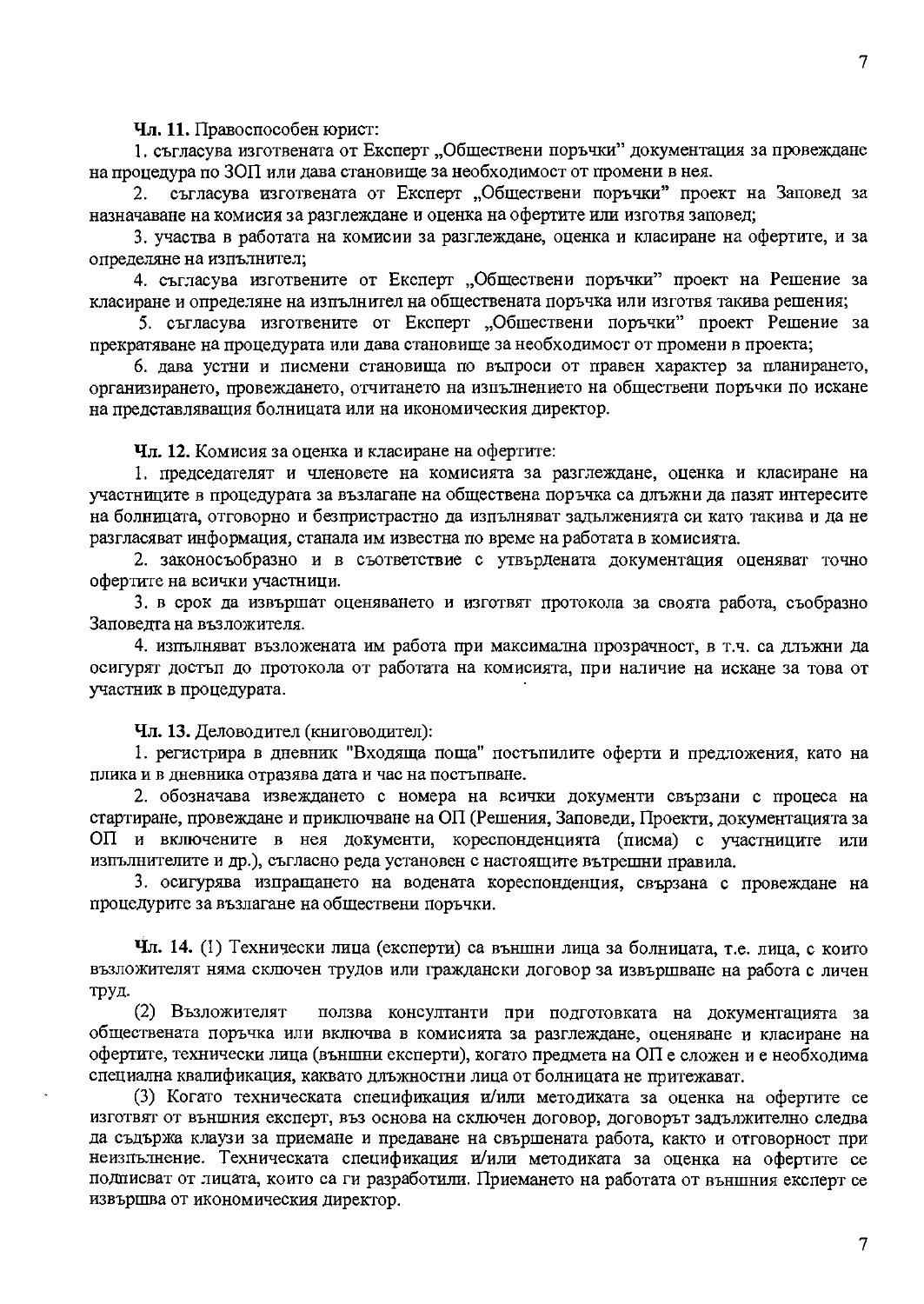(4) Техническите лица (Външните експерти), които са определени за членове на комисията по разглеждане, оценяване и класиране на офертите:

1. разглеждат постыпилите технически предложения и извършват техническа оценка, съгласно утвърдената методика за оценка и класиране на офертите.

2. правят предложение за определяне на изпълнител.

3. подписват изготвеният протокол за завършване на работата на комисията, а ако не са съгласни с някой от текстовете в него, подписват с особено мнение и писмено мотивират своето становище.

Чл. 15. Лице, което следи за изпълнение на договора за ОП:

при изпълнение на ОП следи за междините /месечни/ доставки на стоки, извършени 1. услуги и СМР, както следва:

а) при доставка на стоки (канцеларски и хигиенни материали, храни, лекарства, консумативи и др.) следи спазването на месечния график на доставките и правилното им разпределяне по консуматори, ако има такива;

б) при извършване на услуги следи за съответствието на приемо - предавателния протокол и действително извършените услуги;

в) при извършване на СМР следи за изпълнението на линейния план - график и подписва протокол обр. 19 за извършени строително - монтажни работи.

2. следи за спазването на клаузите на договора: договорени количества; съответствие на изпълнението с техническата спецификация; цени; срок на доставка и др.,

3. при констатиране на несъответствие или на разлики при изпълнението, уведомява своевременно в писмена форма Икономическия директор и не приема документи, в които е отразено нещо различно от подписания договор;

4. уведомява в писмена форма икономическия директор и експерта обществени в срок до 3 работни дни от приключване изпълнението на договора за ОП.

Чл. 16. Отговорник за изпращане на информацията в Агенцията за Обществени поръчки.

(1) Това е лице, служител на болницата, което притежава КЕП (електронен подпис) и има следните задължения, когато длъжността експерт обществени поръчки е свободна (незаета), или когато поради обективни причини експерта обществени поръчки е възпрепятстван да изпълнява задълженнята си:

изпраща в АОП публичната покана, а при открита процедура Решението и 1. обявлението за стартиране на ОП.

изпраща в АОП информация за сключен договор за изпълнение на ОП или за  $2.$ прекратяване на процедура за възлагане на ОП.

изпраща в АОП информация за изпълнение на договор за ОП. 3.

изпраща в АОП и др. информация, предвидена в чл. 22 от ЗОП и чл. 5 от ППЗОП. 4.

(2) В своята дейност по ОП се ръководи и контролира от Икономическия директор.

(3) Определянето на служителя по чл.16, както и срока, за който му се възлага изпълнението на задълженията по т.чл.16.1. се извършва с писмена заповед на представляващия болницата.

Чл. 17. Архивар:

1. след приключване на процедурата, приема, проверява окомплектоването на досието за съответствие с приложения опис и го завежда в специален регистър;

2. съхранява досието в определения от ЗОП срок, който е посочен в описа.

3. при необходимост от ползване на досието от длъжностни лица от болницата или контролни органи, предава досието на взискателя след разрешение на Икономическия директор. Предаването се извършва с контролен лист, в които се описват предадените документи, а ако е предадено цялото досие, към контролния лист се прилага фотокопие от описа на досието, а описа остава в архива.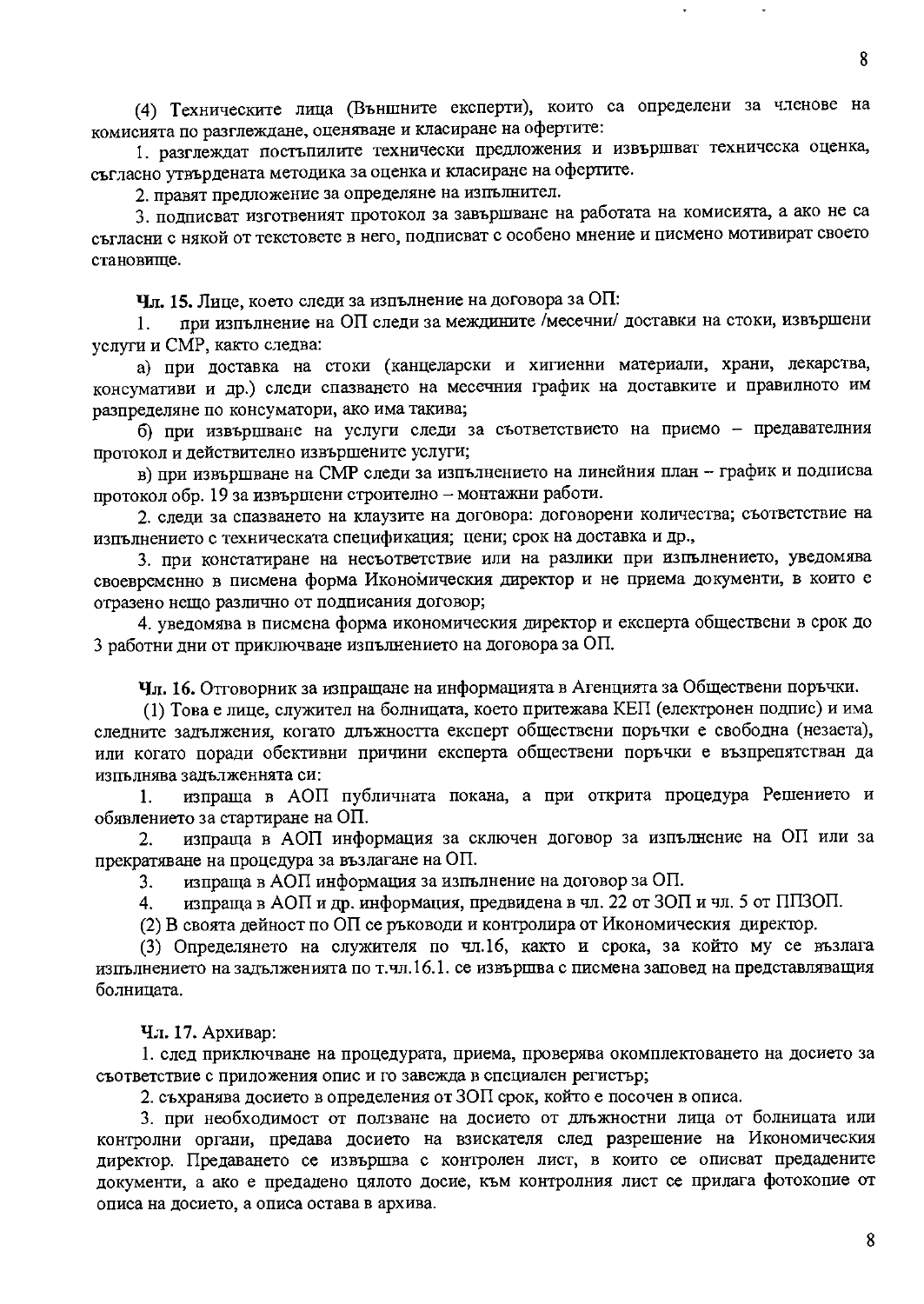Чл. 18. Дейностите по техническо поддържане на профила на купувача и публикуване в него на предвидените в ЗОП документи и информации се осъществяват от длъжностно лице, определено с изрична писмена заповед от изпълнителния директор или от лице, което извършва услугата по договор с възложителя.

#### Раздел II ИЗБОР НА ПРОЦЕДУРА ИЛИ ПРИЛОЖИМИ ПРАВИЛА

Чл. 19. Видът на процедурата или на правилата за избор на изпълнител на обществената поръчка се определя в зависимост от прогнозната стойност на обществената поръчка, без данък върху добавената стойност:

1. за строителство над 264 000 лв. и за доставка на стоки и извършване на услуги над 66 000 лв. се провежда открита процедура;

2. (изм. с решение на СД от 15.01.2015 г. в сила от 19.01.2015 г.) възложителят може да прилага и опростените правила за избор на изпълнител, регламентирани в ЗОП:

а) за строителство - по-високи от 264 000 лв. и до 2 640 000 лв.;

б) за доставки, услуги и конкурс за проект - по-високи от 66 000 лв.

3. за строителство от 60 000 до 264 000 лв., за доставка на стоки и извършване на услуги от 20 000 лв. до 66 000 лв. се провежда процедура с Публична покана.

4. За строителство под 60 000 лв. и за доставка на стоки и извършване на услуги под 20 000 лв., съгласно чл. 14, ал. 5 от ЗОП, не се прилагат процедурите по ЗОП, като разходите се извършват след вземане на Решение от:

а) Съвета на директорите - за суми над 50 000 лв.;

б) Решение на Административния съвет-за суми до 50 000 лв.

#### Раздел III ПЛАНИРАНЕ НА ОБЩЕСТВЕНИТЕ ПОРЪЧКИ

Чл. 20. (1) Всяка година до 30 ноември всички заявители по чл. 10 представят на Икономическия директор информация за ОП, планирани за следващата година.

(2) Информацията по ал. 1 следва да бъде представена на хартиен и електронен носител във форма съгласно "Приложение № 1 – Заявка".

(3) Заявката задължително следва да бъде подписана от заявителя, съгласувана с главен счетоводител, Икономическия директор и утвърдена от Представляващия болницата.

Чл. 21. Експертът обществени поръчки обобщава информацията от предоставените заявки И.

1. в срок до 31 декември изготвя План-график за провеждане на процедурите за възлагане на обществени поръчки - Приложение № 2;

в срок до 31 януари изготвеният План-график се представя на Съвета на директорите  $2.$ на болницата за вземане на решение;

до 28 февруари представя План-графика за утвърждаване от Представляващия 3. болницата и изпраща предварителното обявление до Агенцията за обшествени поръчки /АОП/ за вписване в Регистъра на Обществените поръчки /РОП/ при необходимост.

Чл. 22. При регулярни доставки (лекарства, медицински изделия, консумативи и услуги) преди изготвяне на проекта на решение за откриване на процедурата, Икономическият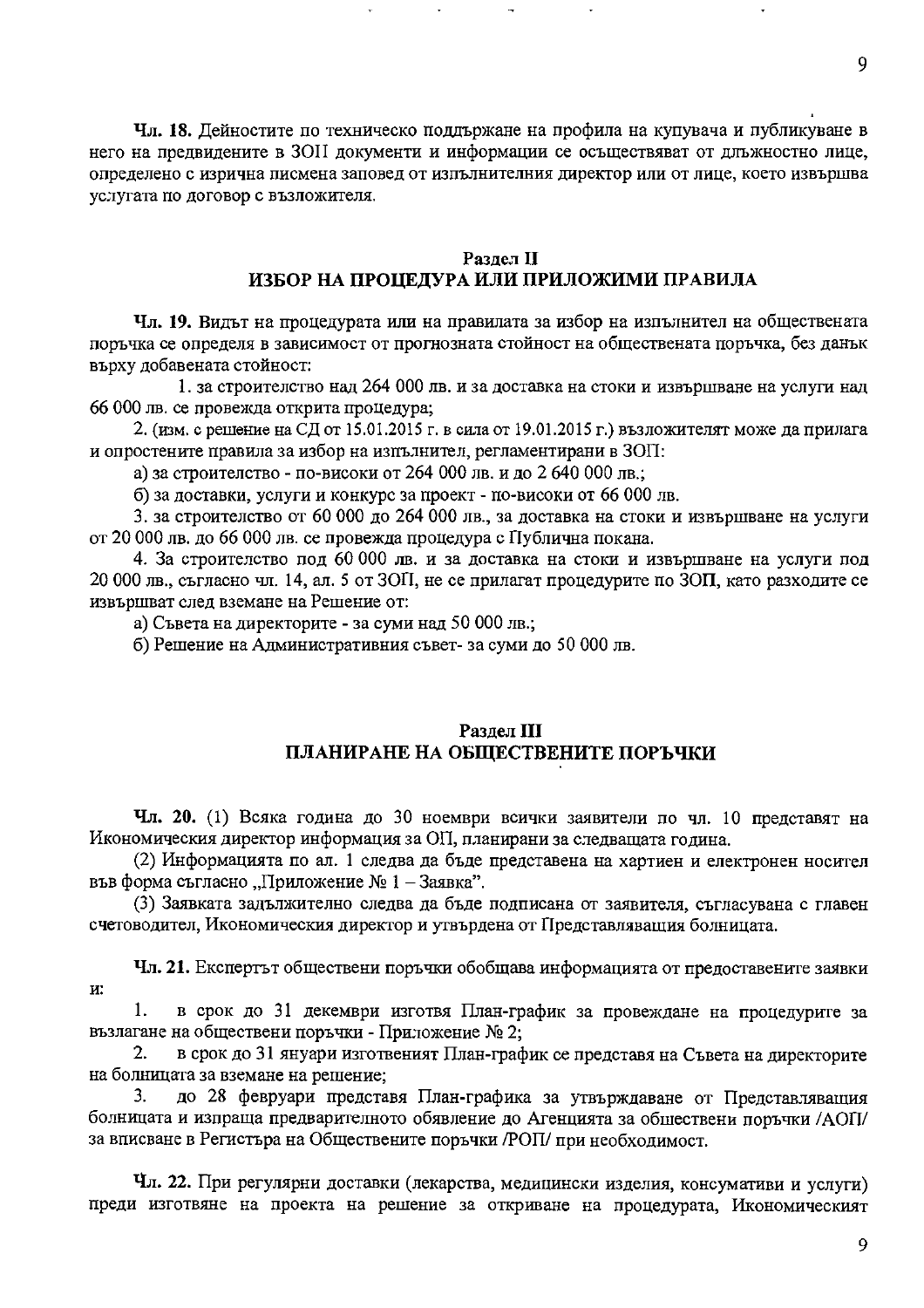директор, със съдействието на заявителя и главния счетоводител, анализира стойността на предходни поръчки със същия предмет, както и отчетените данни от предходни години за изразходваните средства за аналогични дейности, като отчита и ръст-инфлация и промените в нормативно-регламентираните цени.

Чл. 23. При липса на ретроспективни данни, Експертът обществени поръчки и Главният счетоводител извършват предварително проучване на стойността на поръчката със съдействието на съответния заявител.

Чл. 24. При възникване на извънредна нужда от доставки, услуги или строителство се спазва следния ред:

1. всеки заявител представя на Представляващия болницата подробен доклад/рапорт за нуждата и целесъобразността на искания предмет на ОП.

2. след одобрение от страна на представляващия болницата на Икономическия директор се представя съгласувана и утвърдена Заявка (Приложение №1) за провеждане на ОП.

3. Документацията, необходима за провеждането на процедурата се изготвя по общия ред, определен със ЗОП и тези вътрешни правила.

Чл. 25. При планирането на ОП е препоръчително да се използват следните възможности за съкращаване на сроковете:

- $1<sub>1</sub>$ Публикуване на предварително обявление.
- $2.$ Използване на електронен подпис.
- $3<sub>1</sub>$ Осигуряване на достъп до документацията по електронен път.

#### Разлел IV ПОДГОТОВКА НА ПРОЦЕДУРИТЕ ЗА ВЪЗЛАГАНЕ НА ОБЩЕСТВЕНИ ПОРЪЧКИ

Чл. 26. (1) Стартирането на процедура за възлагане на ОП се извършва въз основа на заявка от Заявителя до Представляващия болницата на база утвърдения график по чл. 9 или заявка по чл.24.

(2) Откриване на процедурата за възлагане на ОП се извършва по следния начин:

1. (изм. с решение на СД от 15.01.2015 г. в сила от 19.01.2015 г.) при публична покана по чл. 110а от ЗОП, с Решение на Представляващия болницата за събиране на оферти чрез публична покана и изготвяне на покана по образец, утвърден от Изпълнителния директор на АОП, която се публикува на Портала за обществени поръчки;

2. при открита процедура, ограничена процедура и процедури на договаряне по ЗОП с Решение на Представляващия болницата за откриване на процедурата и одобряване на документацията, като на портала за обществени поръчки се публикува Решението и обявление по утвърден образец;

Изготвяне на документацията

Чл. 27. (1) Документацията се изготвя от Експерта обществени поръчки или от работна група, назначена със заповед на изпълнителния директор и се съгласува с (дава се за становище на) правоспособен юрист.

(2) При подготовката на документацията се ползва подадената от заявителя по чл. 10 информация за количествата стоки (услуги) по видове, на какви условия трябва да отговарят, с какви документи трябва да бъдат придружени и прогнозна стойност на поръчката.

(3) Документацията се окомплектова по следният начин:

1. Титулна страница - изготвя се в 1 екземпляр.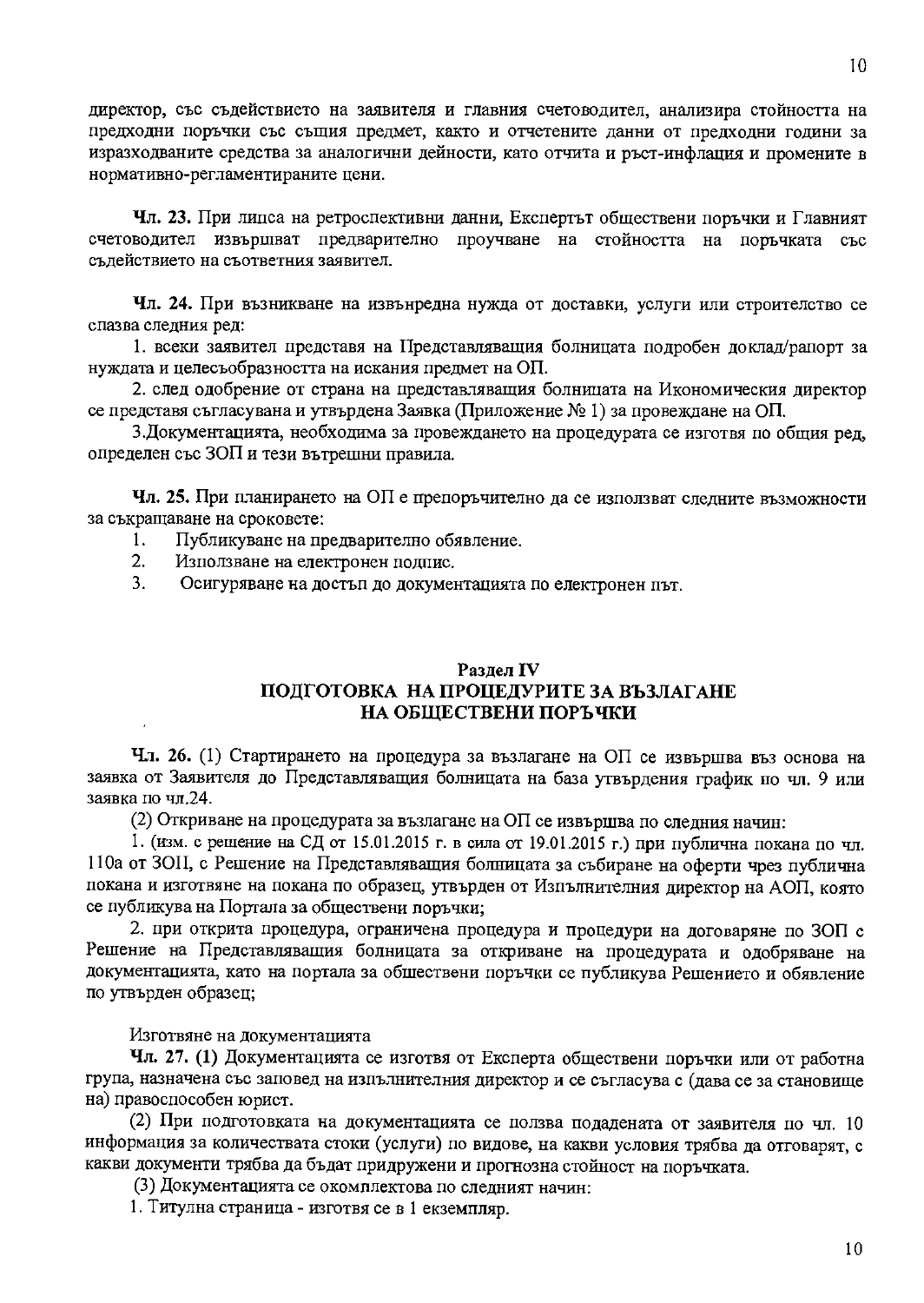2. Съдържание на документацията.

3. Решение за откриване на процедурата и одобряване на документацията и обявлението на процедурата.

4. Покана за участие - съгласно образец на АОП.

5. Указания към кандидатите за възлагане на обществената поръчка. В раздела трябва да бъде описана дейността, която трябва да се изпълни от участника в процедурата. В зависимост от вида на дейността може да има специфика при описанието и:

а) За извършване на строителство (по смисъла на чл. 3, ал. 1, т. 3 от ЗОП) - За описание на дейността трябва да се използват утвърдени технически изисквания за изпълнение на строителството. Задължително трябва да бъдат точно определени характеристиките на работата, качеството, сроковете - начало и край, графици и указания за организация на напълнение, гаранции за участие и добро изпълнение, размер на застраховката за професионална отговорност; изисквания за минимални гаранционни срокове;максимална прелелна стойност на поръчката и на включените в нея обособени позиции. Изискванията трябва да се основават на утвърдените стандарти в строителството, действащи в РБългария и в документацията да се посочи кой от стандартите е ползван.

б) За доставка (по смисъла на чл. 3, ал. 1, т. 1 от ЗОП) - За описание на дейността могат ла се използват основни характеристики на необходимото оборудване. Трябва да се направи описание на стоката и да се определят всички условия за доставката - маркировка, етикетировка, тестове, обучение, монтаж, техническа помощ и изисквания за определени сертификати и др. документи. В описанието не трябва да се споменава конкретна търговска марка, име, дизайн или тип, произход или производител, освен в случаите на процедури на договаряне по смисъла на чл. 84 и чл. 110 от ЗОП. В случай, че е неизбежно се включват думите "или подобен", което дава възможност за алтернатива в доставката.

в) За услуги (по смисъла на чл. 3, ал. 1, т. 2 от ЗОП) - За описание на дейността трябва да се използва техническо задание. Заданието трябва да включва, цели и задачи, данни и материали, необходими за нормалното протичане на работата, които ще бъдат предоставени от Възложителя, доклади и документация, които трябва да бъдат предоставени по време или след приключване на дейността, други изисквания.

г) За конкурс за проект (по смисьла на чл. 114 от ЗОП) - За описание на дейността трябва да се използват: техническо задание за проектиране, указания за изпълнението на проекта, законоустановени норми и правила за изготвяне на проектните документации.

(4) Всички документи, които се използват при изготвяне на документацията за описание на дейността, трябва да бъдат приложени към документацията и да бъдат описани в съдържанието.

(5) Указанията към кандидатите съдържат информация относно:

при необходимост трябва да бъдат определени изискванията към опита и 1. квалификацията на персонала на изпълнителя - например удостоверения за правоспособност, квалификационна група и др., свързани с извършването на съответната дейност - задължително се вписва изискване за участника, че той е длъжен да обоснове възможността за използуване на други стандарти в случая, когато не може да изпълни стандарта, посочен в техническите изисквания/задания, включително и приложените към тях проекти (ако има такива);

вписва се изискване (при необходимост) за наличие на система по качество и 2. представяне на Програма за оценка и контрол или изготвяне на конкретна програма по оценка и контрол за изпълнение на дейността;

ако при изпълнение на дейността се предвижда Участникът да използва собствено 3. оборудване, машини, приспособления н др., трябва да се включат изисквания относно техническото им състояние и годност да бъдат ползвани по предназначение, както и представяне на съответната за това документация;

в документацията се описва начинът на окомплектоване на предложението на 4. кандидата, изисквания към начина на образуване на предлаганата цена, срокове за закупуване на документацията и подаване на предложенията.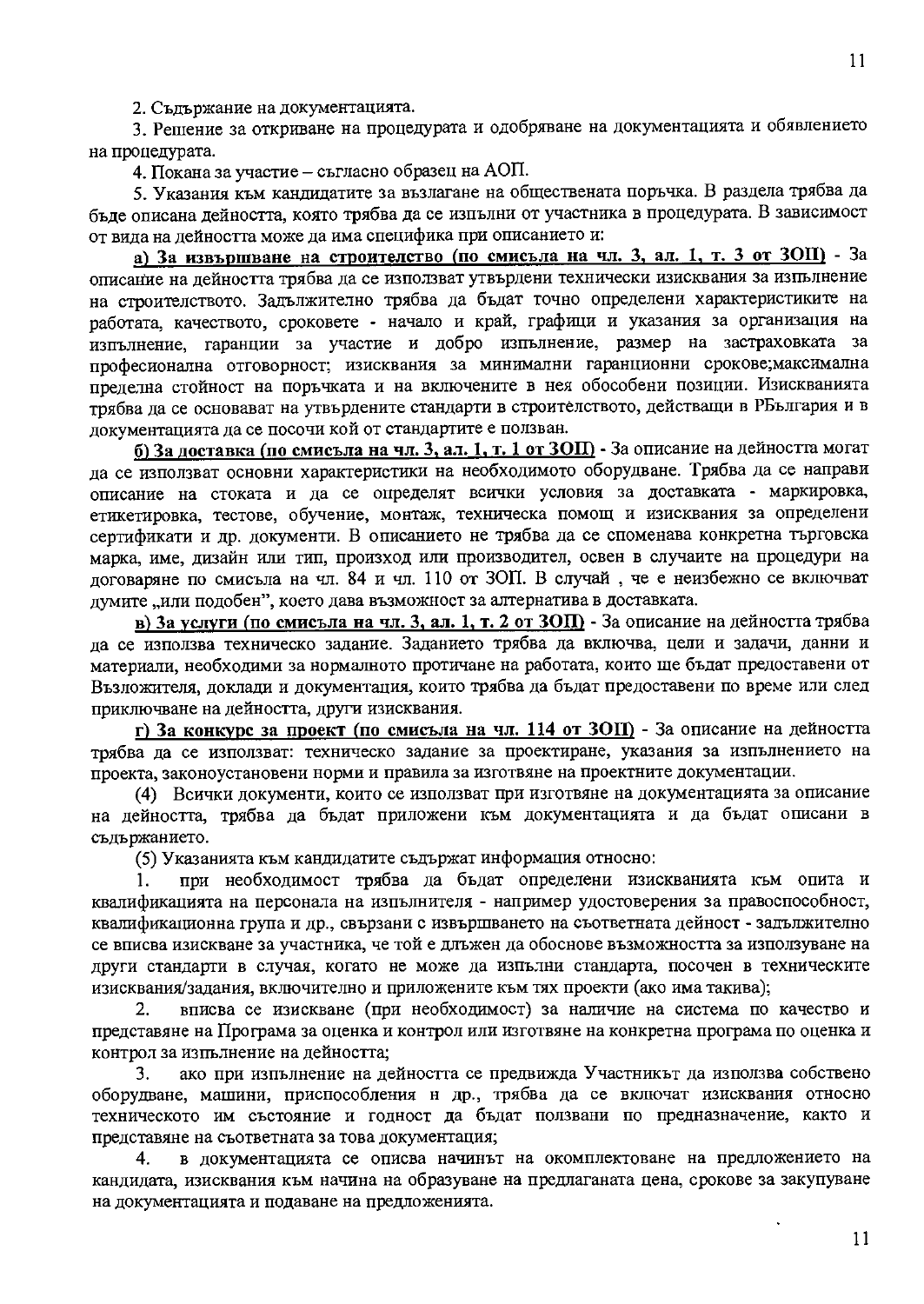(8) Размерът на гаранцията за участие в процедурата (паричен депозит или банкова гаранция) се определя в абсолютна сума, но не повече от 1 % от стойността на поръчката без ДДС.

(9) При необходимост се изготвя се Техническа документация - подробна техническа спецификация, технически изисквания, техническо задание, конструктивна документация и т.н. в зависимост от предмета на обществената поръчка

(10) В документацнята се посочва дали при подготовката на офертата си участниците са длъжни да ползват образци на документи, одобрени от възложителя.

(11) Изготвя се образец на ценово предложение. Изготвеният образец трябва да включва:

1. цена - единична и обща (при доставки се посочват цените при какви условия на доставка са заложени и условия и начин на плащане; при услуги се посочват етапите и условията на плащане);

2. определя се валутата, в която се представя цената и начина за преизчисляването и (в случай на необходимост);

валидност на офертата - срокът на валидност се определя от експерта по обществени 3. поръчки, като се съобрази с времето, необходимо за оценка на офертите, съгласуване и одобряване на резултатите от процедурата и вземане на решение за сключването на договор;

 $4.$ размер на авансовото плащане, когато възложителят допуска такова;

5. срок за плащане в дни - когато не е определен от възложителя:

6. определя се и метода за ценообразуване на консултантските услуги въз основа на необходимите човеко-часове и обосновани тарифни ставки или въз основа на обща сума.

(12) Документацията съдържа Образец на техническо предложение.

(13) В случай че обектът на процедурата го изисква, се изготвя декларация за направен оглед и/или запознаване с условията на обекта, които могат да повлияят при изготвяне на предложенията.

(14) В документацията се посочва необходимо ли е участникът, който е определен за изпълнител да предостави гаранция за изпълнение на задълженията по договора (парична сума или банкова гаранция или запис на заповед) на стойност не повече от 3% от договорената цена по договора без ДДС, като документът за предоставената гаранция се представя на Възложителя в момента на подписване на договора от страна на Изпълнителя.

(15) Методиката за определяне на комплексна оценка на офертите на кандидатите за Изпълнител на обществена поръчка съдържа точни указания за определяне на оценката по всеки показател и за определяне на комплексната оценка на офертата, включително за относителната тежест, която възложителят дава на всеки от показателите за определяне на икономически най-изгодната оферта. Относителната тежест на отделните показатели може да бъде изразена чрез максимални стойности в рамките на общата оценка. Възложителят прилага методиката по отношение на всички, допуснати до оценка оферти, без да я променя.

(16) Документацията се изготвя на български език.

Чл. 28. Изготвената и окомплектована, съгласно изискванията на настоящите вътрещни правила документация, се:

1. (изм. с решение на СД от 15.01.2015 г. в сила от 19.01.2015 г.) предоставя на икономическия директор за контрол, проверка и съгласуване;

2. (изм. с решение на СД от 15.01.2015 г. в сила от 19.01.2015 г.) след съгласуване от икономическия директор се предоставя на финансовия контрольор за контрол и проверка, относно пълнотата на документацията и съответствието и със ЗОП, ППЗОП, вътрещните правила и относимите към предмета на процедурата нормативни актове.

3. (изм. с решение на СД от 15.01.2015 г. в сила от 19.01.2015 г.) за удостоверяване на извършеният предварителен контрол финансовият контрольор попълва и подписва Контролен лист № 1 – Приложение № 3.

4. след извършване на предварителния контрол документацията се предоставя за утвърждаване на Представляващия болницата,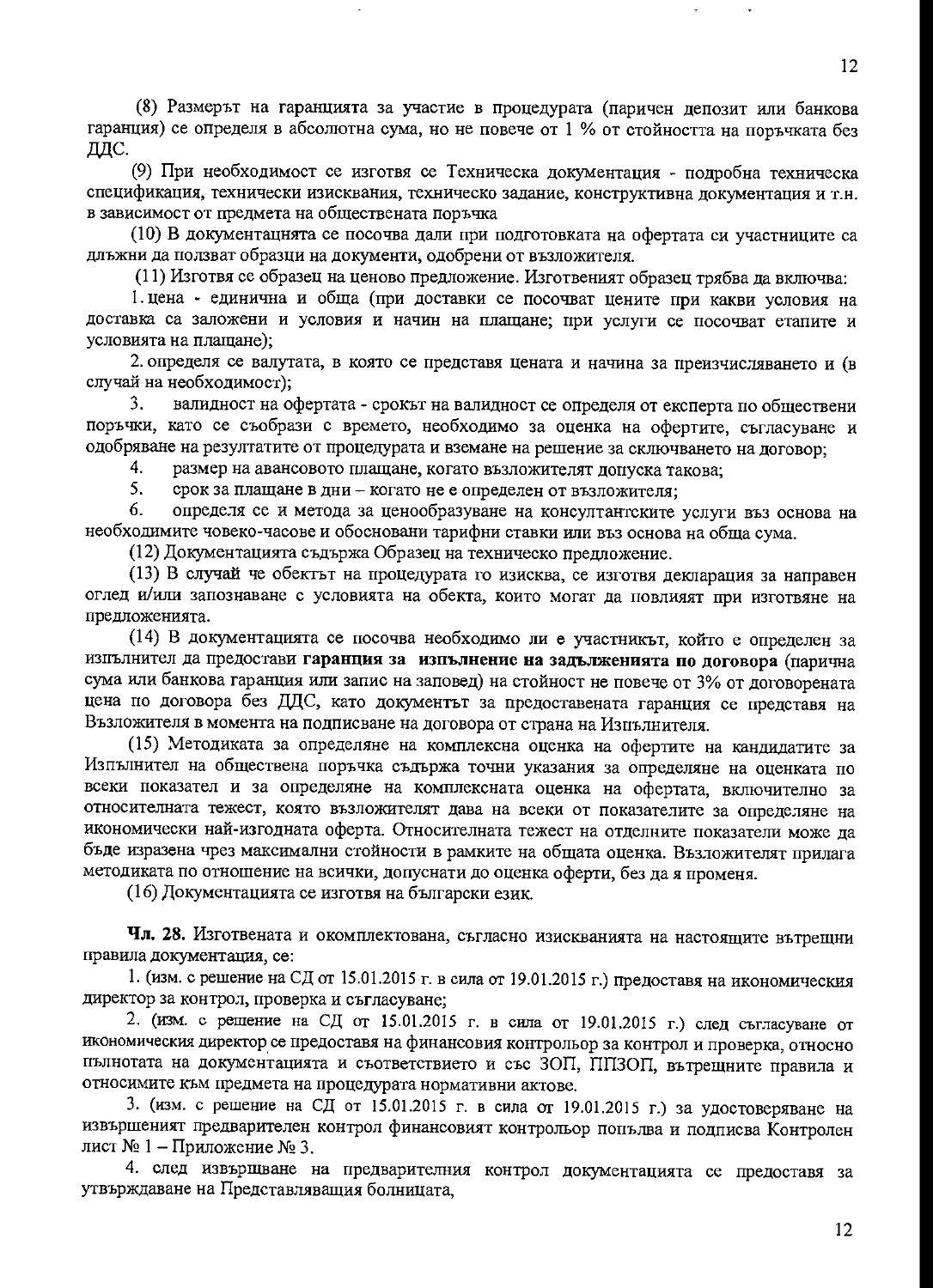5. след подписване на документите от представляващия болннцата, документацнята се предава на експерта обществени поръчки, който организира публнкуването й на сайта на болннцата в раздел "Профнл на потребителя" за ползване от кандидатнте.

6. на портала на Агенцнята по обществени поръчки за вписване в Регистъра  $3a$ общественн поръчки се качват обявлението нли публнчната покана за започване на процедурата.

#### Разлел V

## УСЛОВИЯ И РЕД ЗА ПРОВЕЖДАНЕ НА ОТКРИТА ПРОЦЕДУРА

**Чл. 29** (1) Експертът общественн поръчкн нзпраща по електронен път по реда на чл.6, т.5 от ППЗОП обявленнето и решеннето за открнване на процедура за обществена поръчка за публикуване в регистъра на обществените поръчки /РОП/ на Агенцията по общественнте поръчкн /АОПУ, съответно до ОВ на ЕС, прн наличне на основанне за това, в 7-дневен срок от датата на съответното решенне на възложителя. С решеннето се нзпраща ннформация за адреса на хнпервръзката към самостоятелния раздел в профила на купувача за конкретната обществена поръчка, предоставена от лицето по чл. 18.

В деня на нзпращането на решеннето за откриване н обявлението за възлагане на  $(2)$ обществената поръчка до АОП, експерта общественн поръчкн предоставя на лнцето по чл. 18 документацнята за участне в процедурата в електронен вариант н нзпратените документи до АОП, за публикуване в самостоятелната електронна препнска на поръчката в профнла на купувача.

(3) Документите по ал. 2 се публикуват в профнла на купувача от лнцето по чл. 18 в първня работен ден, следващ деня на нзпращането на решението н обявленнето в АОП.

(4) В деня, следващ деня на публикуване на обявленнето в РОП експертът общественн поръчки изпраща от името на възложителя съобщение до Българската телеграфна агенция, както н до поне трн печатни медни н поне трнма лнцензиранн радно- н телевизнонни оператора, което съдържа мннималната ннформация по чл.27, ал.2 от ЗОП.

Чл. 30. В случай, че постъпн нскане от лице за предоставяне на публикуваната в профнла на купувача документация за участие на хартнен н/или електронен носнтел, екземплярът от документацията се окомплектова от експерта обществени поръчки н се предава в деловодството на лечебното заведенне за предоставяне на съответното лнце.

Чл. 31. (1) Когато до 10 днн след публикуване на обявлението в РОП постъпят писменн предложення от третн лица за промени в обявлението н/или документацията поради твърдяна нередност, пропуск нлн явна фактическа грешка, те незабавно се насочват с резолюция към експерта общественн поръчки за преценка относно наличнето на основанне за изготвяне на решенне за промяна.

(2) Прн положнтелно становнще относно необходимостта от нзмененне на условнята на поръчката в допустнмите от закона граннци, експертът общественн поръчки изготвя проект на решенне за промяна по образец, който се подписва от изпълнителння директор н се нзпраща по електронен път за вписване в РОП, както и до ОВ на ЕС, ако има основанне за това.

(3) След подписване на решението за промяна, същото се нзпраща от експерта общественн поръчки до лнцето по чл. 18 за публикуване в профнла на купувача, ведно с променената документацня за участне.

(4) Извън случаите по ал. 1, основанне за публикуване на решенне за промяна могат да бъдат н мотивнранн предложения от длъжностнн лица, както н бележки в окончателння доклад за законосъобразност от упражнен предварителен контрол по чл. 20а от ЗОП, ако такъв е бнл упражнен за конкретната процедура.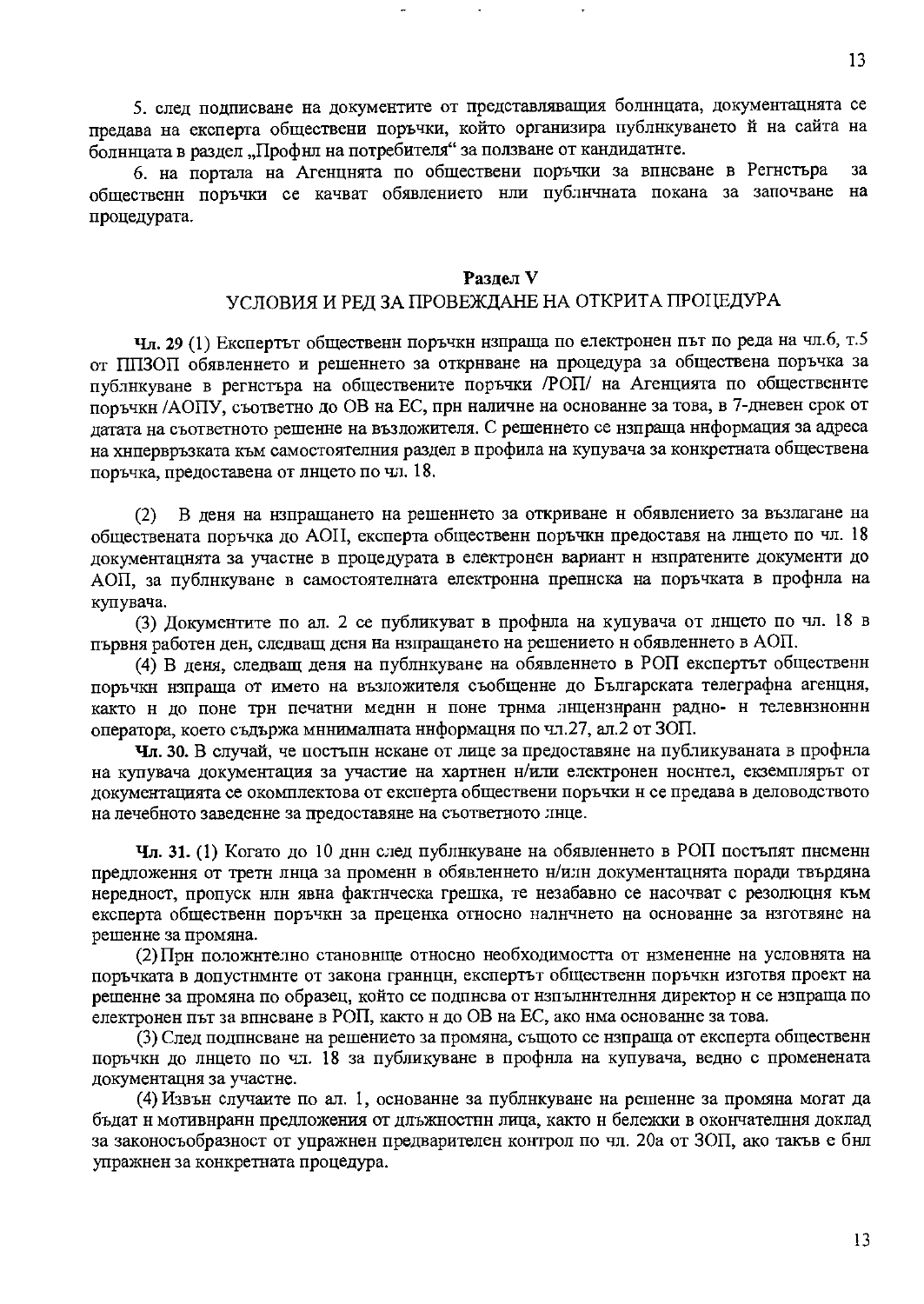Чл. 32. (1) При постъпили в предвидения от ЗОП срок писмени искания за разяснения по документацията за участие, те незабавно се насочват за подготовка на отговор с резолюция къмексперта обществени поръчки.

(2) Проектът на разяснение се изготвя от експерта обществени поръчки до 2 лни от постыпване на искането, след което се предоставя за съгласуване от Икономическия директор. Разяснението се подписва от изпълнителния директор до изтичане на 4 календарни дни от получаване на писменото искане.

(3) След подписване на всяко разяснение, то се изпраща по електронна поща до лицето по чл. 18 за публикуването му в профила на купувача.

(4) В деня на публикуване на разяснение по документацията за участие в профила на купувача, същото се изпраща от експерта обществени поръчки по електронна поща на всички лица, които до момента са искали разяснения по конкретната процедура и са посочили електронен адрес. Изпращането трябва да се извърши по начин, който не позволява разкриване на данни за лицата, които са искали разяснения.

(5) В случай, че не бъде спазен 4-дневния срок за публикуване на разяснения по документацията за участие и в резултат от това останат по-малко от 6 дни до крайния срок за подаване на оферти, респ. по-малко от 3 дни при процедури по ЗОП, за които се прилагат опростените правила, експертът обществени поръчки изготвя проект на решение за промяна, с което се удължава срока за подаване на оферти.

(6) Решението за промяна по ал.5 се изпраща за вписване в РОП и се публикува на профила на купувача в един и същи ден. От деня да публикуване на решението в профила на купувача до определения краен срок за подаване на оферти не може да има по-малко от 6 дни, респ. по-малко от 3 дни при процедури по ЗОП, за които са приложими опростените правила по  $3<sub>OT</sub>$ .

Чл. 33. (1) Офертите за участие във всяка процедура по ЗОП се приемат от деловодството на МБАЛНП "Свети Наум" ЕАД.

При получаване на оферта за участие на ръка или по пощата, книговодителят или  $(2)$ друг служител от деловодството задължително отбелязва във входящ регистьр следните данни:

1. предмет на обществената поръчка;

2. име/наименование на участника;

3. пореден номер;

4. дата и час на получаване.

 $(3)$ Когато офертата е получена на ръка, на приносителя се издава документ, в който се отбелязват обстоятелствата по ал. 2, т. 3 и т. 4.

Не се приемат и незабавно се връщат от деловодството на МБАЛНП "Свети Наум"  $(4)$ ЕАД оферти за участие, които са получени след изтичане на крайния срок за подаването им, както и такива, които са в незапечатан или скъсан плик. Тези обстоятелства се отбелязват във входящия регистър по ал. 2.

Получените и приети оферти за участие се съхраняват в деловодството до датата на  $(5)$ първото заседание на комисията за провеждане на процедурата, когато се предават на с протокол на председателя й.

Чл. 34. (1) Когато в първоначално определения срок за подаване на оферти, не са постыпили такива или е постыпила само една оферта, служител от деловодството незабавно уведомява икономическия директор. Когато в първоначално определения срок за подаване на оферти, не са постъпили такива, се предлага удължаване на срока за подаване на офертите за участие чрез публикуване на решение за промяна или прекратяване на процедурата. Когато в първоначално определения срок за подаване на оферти е постъпила само една оферта се предлага удължаване на срока за подаване на офертите за участие чрез публикуване на решение за промяна или прекратяване на процедурата, или провеждането й.

(2) Предложението се излага в доклад до изпълнителния директор, като в зависимост от преценката му, експертът обществени поръчки подготвя проект на съответното решение.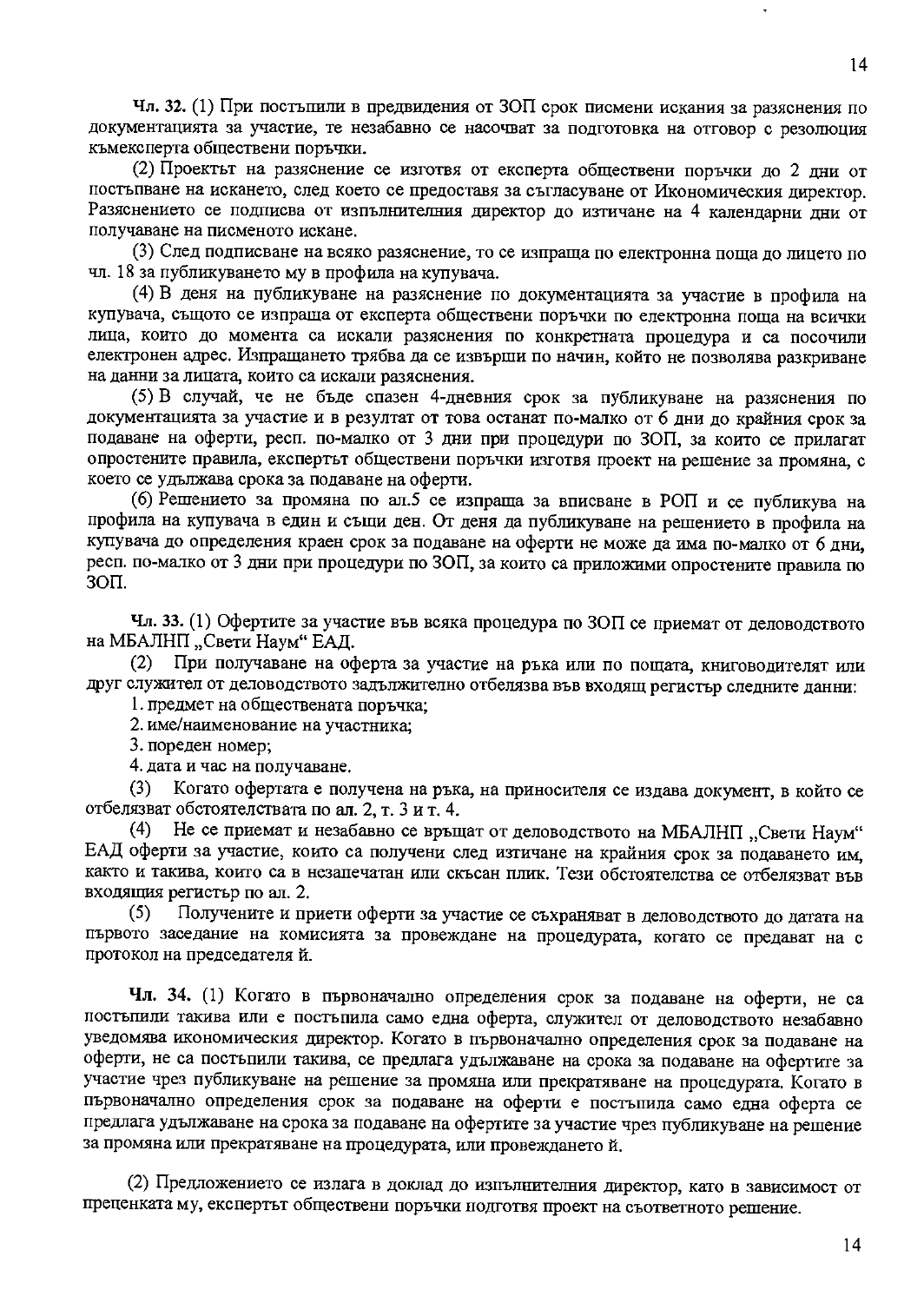Чл. 35. (1) Комисията за провеждане на процедурата се назначава със заповед на изпълнителния директор. В заповедта се посочва кои от членовете на комисията притежават професионална компетентност в съответствие с предмета на обществената поръчка, като при необходимост се прилагат и доказателства за това.

Проектът на заповедта се подготвя от експерта обществени поръчки в срок не по- $(2)$ късно от 3 работни дни преди датата на отваряне на офертите.

(3) Като членове на комисията се назначават:

1. правоспособен юрист;

2. служители от структурните звена, чиито функционални задължения са свързани с предмета на поръчката, ако същите имат подходящата професионална компетентност;

3. външни експерти, с професионална компетентност, свързана с предмета на поръчката.

(4) С изключение на юриста в комисията, поне за половината от останалите членове трябва да бъде доказана професионална компетентност, свързана с предмета на обществената поръчка.

(5) Когато се възлага обществена поръчка за строителство на стойност равна или повисока от 9 779 000 лв. (без ДДС) като член на комисията задължително се включва външен експерт от списъка по чл. 19, ал.2, т. 8 от ЗОП, избран чрез жребий по правила, съгласно ППЗОП.

(6) Председателят на комисията има статут на член на комисията, като изпълнява и следните задължения:

1. ръководи заседанията на комисията, организира и координира работата й;

2. следи за спазване на определения срок за работата на комисията, като при необходимост уведомява изпълнителния директор за удължаването му;

3. уведомява своевременно изпълнителния директор за необходимостта от определяне на нов член на комисията, в случаите, когато редовен член не може да бъде заместен от резервен такъв:

4. подписва кореспонденцията с участниците в процедурата, в предвидените от закона случаи:

5. подписва съобщението за обявяване датата, мястото и часа на отваряне на ценовите оферти в съответната процедура, което се публикува на профила на купувача;

6. уведомява изпълнителния директор за приключване работата на комисията чрез предаване на всички протоколи, а при процедура на договаряне без обявление - и на доклад.

(7) В заповедта за назначаване на комисия се определят двама резервни членове.

(8) В заповедта за назначаване на комисията се определя срок за приключване на работата й, който е съобразен със сложността на обществената поръчка и броя на подадените оферти, но не е по-дълъг от срока на валидност на офертите.

Чл. 36. (1) Когато в комисията участва външен експерт, независимо дали той е от списъка по чл. 19, ал.2, т. 8 от ЗОП или не, преди издаване на заповедта за назначаване на комисия с него се сключва писмен договор.

(2) Преди сключване на договор с конкретен външен експерт той представя доказателства за професионалната си компетентност в съответната област, съобразно предмета на обществената поръчка.

(3) Външният експерт има право на възнаграждение, както и на поемане на разходите му за пътни, дневни и квартирни, в случай, че има такива.

Чл. 37. (1) След назначаване на комисията и получаване на списъка с офертите, всички членове и консултанти, ако има такива, попълват декларации за обстоятелствата по чл. 35, ал. 1 и ал. 2 от 30П.

(2) Определените резервни членове попълват декларации само в случай, че встъпят за участие в работата на комисията на мястото на титулярен член.

**Чл. 38**. Когато при разглеждане на документите от плик  $N_2$  1 комисията установи липсващи документи и/или нередовности в документите и/или несъответствия с критериите за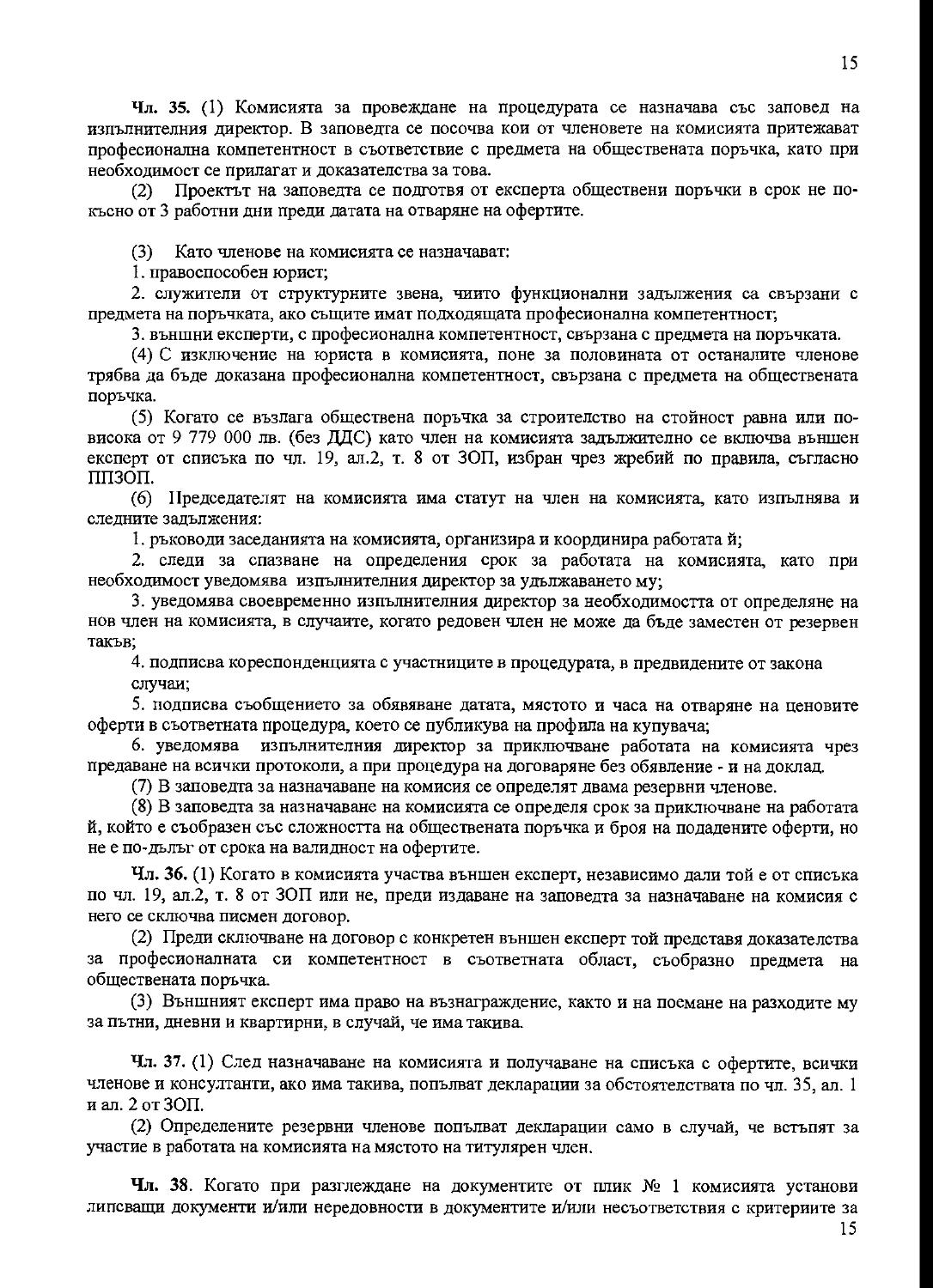подбор, съставеният протокол, в който са отразени констатациите на комисията, се изпраща на всички участници в процедурата и се публикува на профила на купувача.

Чл. 39. (1) Преди отваряне на ценовите предложения в плик № 3, председателят на комисията подписва съобщение за датата, мястото и часа за провеждане на публичното заседание. Когато критерият за оценка на офертите е "икономически най-изгодна оферта", в съобщението се посочват и резултатите от оценяването по показателите, различни от цената.

(2) Съобщението по ал. 1 се предоставя налицето по чл. 18, което го публикува в профила на купувача. Между публикуването на съобщението и определената дата за отваряне на ценовите оферти не може да има по-малко от 2 работни дни.

Чл. 40. (1) След приключване работата на комисия за провеждане на процедура по ЗОП, председателят й предава с докладна записка до изпълнителния директор всички съставени протоколи, както и доклад, когато е проведена процедура на договаряне без обявление.

В срок от 5 дни от получаване на протоколите, а ако има основание и на доклада на  $(2)$ комисията, изпълнителният директор може да упражни правото си на контрол върху работата й, като се произнесе по един от следните начини:

разпореди подготовка на проект на решение за класиране и определяне на  $1_{-}$ изпълнител:

2. даде задължителни писмени указания към комисията за отстраняване на установени в хода на работата й нарушения, които могат да бъдат отстранени, без това да налага прекратяване на процедурата;

3. разпореди подготовка на проект на решение за прекратяване на процедурата - при наличие на основания по чл. 39 от ЗОП.

В случаите по ал. 2, т. 1 и т. 3 проектът на решение се изготвя от експерта  $(3)$ обществени поръчки и се съгласува с председателя на комисията за провеждане на процедурата, след което се представя за подпис наизпълнителния директор.

Чл. 41. (1) Решенията по чл. 40, ал. 3, заедно с протоколите на комисията и доклад (при процедура на договаряне без обявление) се:

изпращат на участниците в процедурата от експерта обществени поръчки; 1.

 $2.$ публикуват в профила на купувача отлицето по чл. 18.

(2) Издадено решение за прекратяване на процедура по ЗОП се изпраща и до изпълнителния директор на АОП за публикуване в РОП по реда на чл. 6, т. 5 от ППЗОП отексперта обществени поръчки.

(3) На определения за изпълнител участник, заедно с решението за класиране и протоколите от работата на комисията, се изпраща и писмо, с което той се поканва за сключване на договор и се посочват документите, които трябва да бъдат представени от него.

Чл. 42. (1) Когато в хода на процедурата са изискани и представени гаранции за участие, експерта обществени поръчки следи за изтичане срока за обжалване на решението за класиране и определяне на изпълнител, респ. на рещението за прекратяване на процедурата и незабавно уведомява писмено главния счетоводител за необходимостта да бъдат освободени или задържани гаранциите на отстранените участници и на класираните на трето и следващо място участници.

(2) Редът за освобождаване на гаранциите за участие зависи от формата, в която гаранцията е била представена - парична сума, внесена в касата или по банковата сметка на възложителя или банкова гаранция.

(3) Главният счетоводител отговаря за изготвяне на информация за датите и основанието за освобождаване или задържане на гаранциите за участие във всяка процедура, която предоставя на лицето по чл. 18 за публикуване в профила на купувача.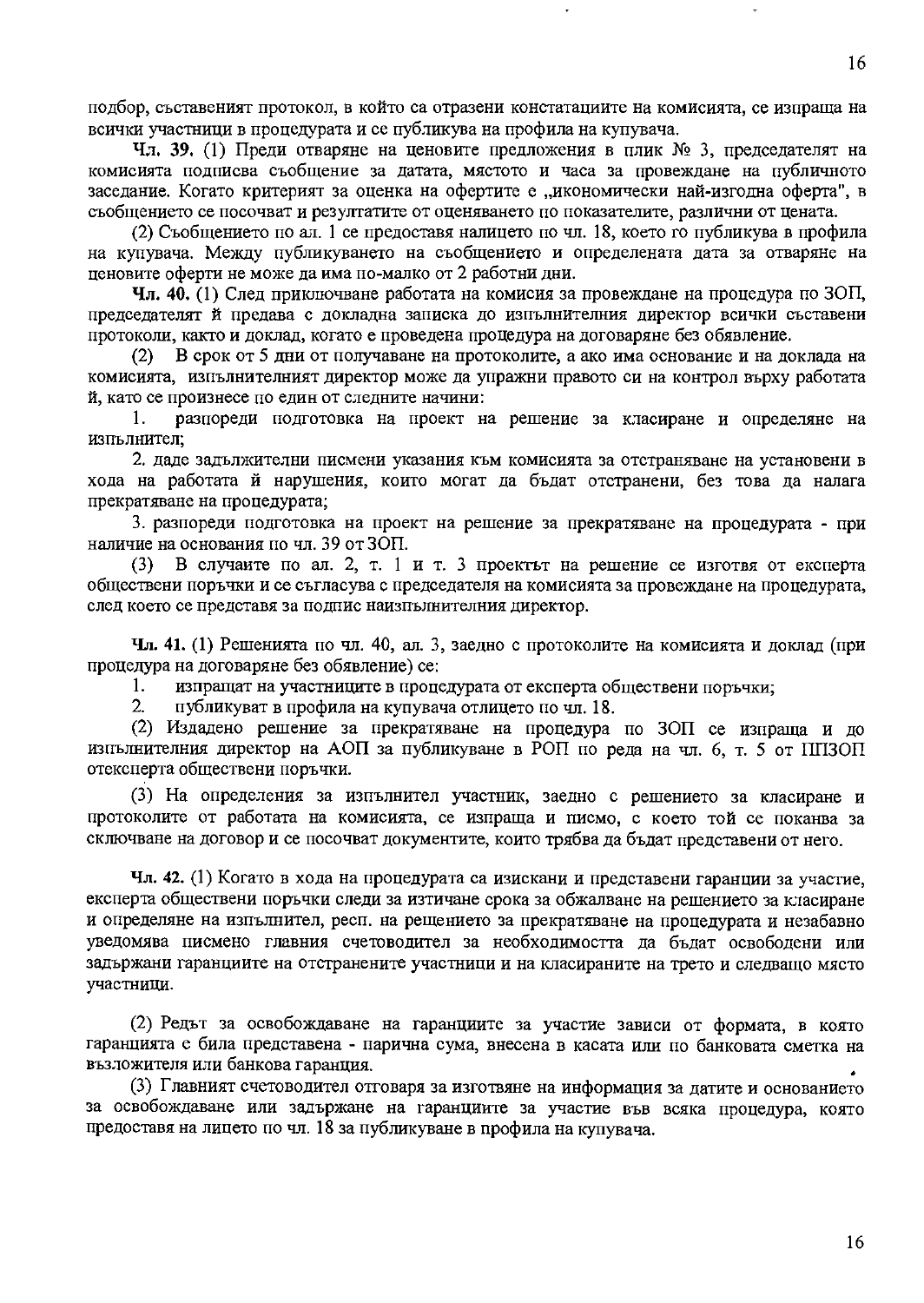#### Раздел VI

#### ВЪЗЛАГАНЕ НА ОБЩЕСТВЕНИ ПОРЪЧКИ ЧРЕЗ ПУБЛИЧНА ПОКАНА

Чл. 43. (1) След подписване на публичната покана от представляващия лечебното заведение, тя се се изпраща от експерта обществени поръчки за публикуване на Портала за обществени поръчки по реда на чл. 9а, ал. 1 от ШТЗОП, и се посочва срок за публичен достъп до нея, не по-кратьк от 7 работни дни, който започва да тече от деня, следващ деня на публикуване на поканата в профила на купувача.

В деня на публикуване на публичната покана, поканата и приложенията към нея се  $(2)$ предоставят от експерта обществени поръчки налицето по чл. 18, което ги публикува в профила на потребителя в електронен вариант, за публикуването им същия ден в самостоятелна електронна преписка на поръчката в профила на купувача.

същия ден експерта обществени поръчки  $(3)$  $\mathbf{B}$ изпраща **OT** името на възложителя съобщение до Българската телеграфна агенция, както и до поне три печатни медии и поне трима лицензирани радио- и телевизионни оператора при спазване изискванията на чл. 1016, ал. 3 от ЗОП.

Чл. 44. (1) Когато е постъпило писмено искане за разяснение по условията на обществената поръчка, направено до три дни преди изтичане на крайния срок за подаване на оферти, същото незабавно се предоставя на експерта обществени поръчки.

(2) Когато не може да бъде спазен срока за даване на разяснение, в резултат от което остават по-малко от 2 дни до крайния срок за подаване на оферти, публичната покана се оттегля от Портала за обществени поръчки от упълномощения потребител, който я е публикувал.

(3) В случаите по ал. 2 се публикува нова публична покана, в условията на която са отразени и разясненията, за даване на които не е бил спазен срока.

(4) При промяна на първоначално обявените условия, се прилага отново реда за събиране на оферти чрез нова публична покана.

Чл. 45. (1) Оферти се приемат по реда на чл. 33.

(2) След изтичане на срока за подаване на офертите, те се предават на председателя на комисията, определена по реда на чл. 46 да ги разгледа, оцени и класира.

Чл. 46 (1) След изтичането на срока за подаване на офертите възложителят издава заповед за комисия за разглеждане, оценяване и класиране на офертите.

(2) В състава на комисията по ал. 1 задължително се включва поне един член с професионална компетентност в съответствие с предмета на обществената поръчка.

(3) Когато не е налице служител с професионална компетентност в съответствие с предмета на обществената поръчка, в състава на комисията, се предлага включване на външен експерт с подходяща професионална компетентност.

(4) Решенията на комисията се вземат с мнозинство.

(5) Ако член от комисията е против взетото решение, подписва протокола с особено мнение и излага мотивите си писмено.

Чл. 47. (1) След получаване на офертите, членовете на комисията попълват декларация за обстоятелствата по чл. 35, ал.1, т. 2-4 от ЗОП.

Отварянето на получените оферти се извършва на публично заседание, на което  $(2)$ право да присъстват имат лицата по чл. 68, ал.3 от ЗОП. Всички присъстващи лица се вписват в списък, който съдържа трите имена и качеството на лицата.

По време на публичната част от заседанието си комисията извършва следните  $(3)$ действия:

1. отваря офертите по реда на тяхното постъпване и регистриране:

2. оповестява пред присъстващите участници предлаганите цени на всички участници;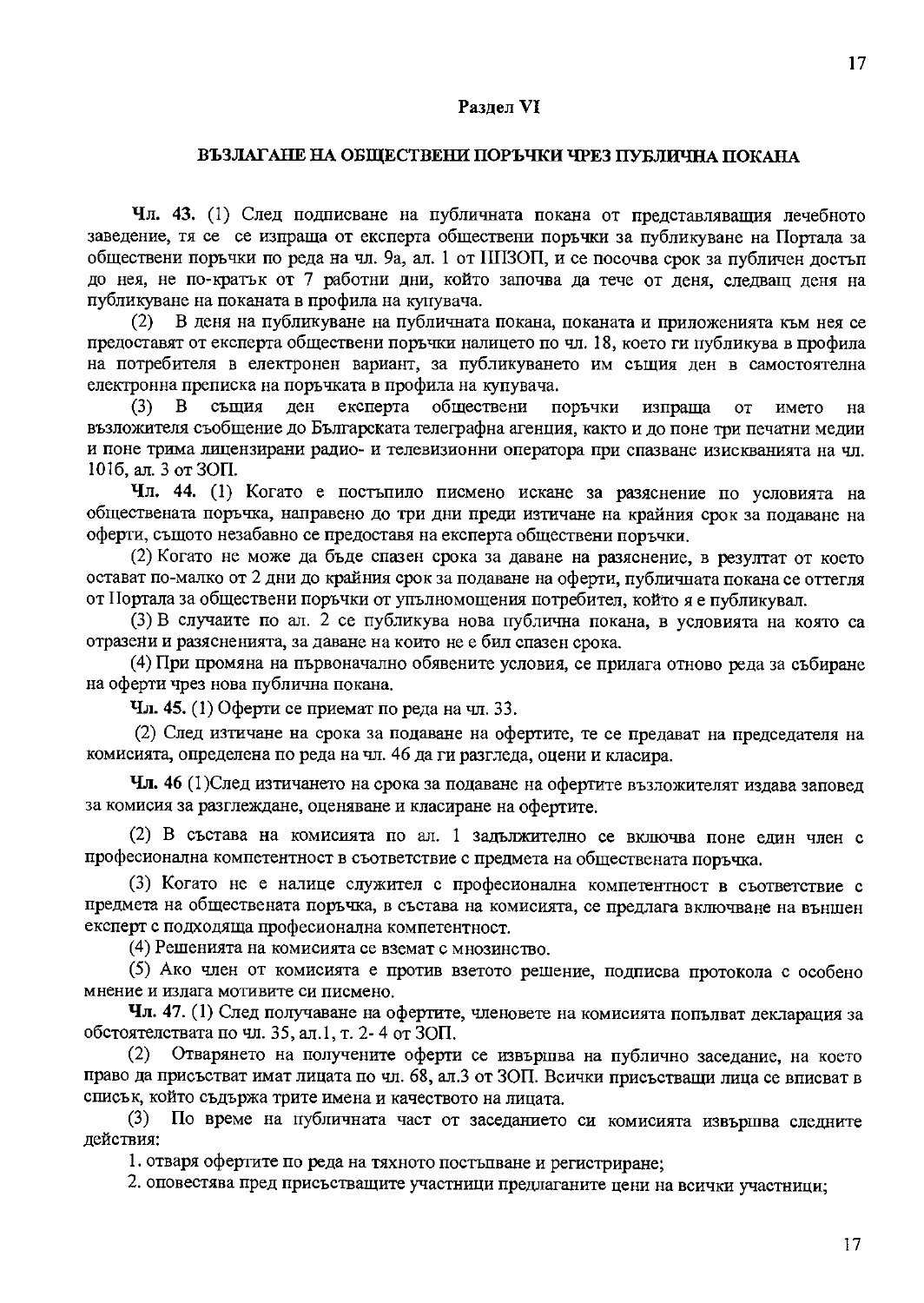18

 $3<sub>1</sub>$ кани по едии от представителите на присъстващите участиици да подпише ценовите и техиически предложеиия, съдържащи се в офертите иа останалите участиици. Отказът иа представител на участиик да подпише ценовите и технически предложения се обективира в протокола иа комисията.

С изпълиението на действията по ал. 3 приключва публичната част от заселанието.  $(4)$ след което комисията продължава работата си на закрито заседание.

. Чл. 48. (1) Комисията разглежда офертите по реда на тяхиото постъпване и проверява съответствието им с изискванията иа възложителя, посочеии в публичната покана и докумеитацията за участие към иея.

(2) Комисията има право:

да проверява заявеиите от участииците дании, включителио чрез изискваие иа  $\mathbf{1}$ . ииформация от други органи и лица;

 $\overline{2}$ . да изисква от участииците:

 $a)$ разясиения за заявени от тях дании;

допълиителии доказателства за заявеии от тях дании, като тази възможност ие може 6) да се използва за промяиата им.

(3) След изтичаие иа срока по ал.2 и въз осиова иа допълиителио представените от иего докумеити, комисията взема окоичателио решеиие за съответствието на дадеи участиик с изискваиията на възложителя.

(4) Комисията взима решеиие установяване на несъответствие, когато:

а) офертата ие съдържа всички изискуеми докумеити;

б) представеиите докумеити не удостоверяват съответствие с изискванията иа възложителя:

в) офертата ие включва всички елемеити в обособеиата позиция;

г) офертата ие е изготвеиа в съответствие с указанията, включителио ие е представеиа в определеиата от възложителя форма;

д) офертата е подадеиа от кандидат, за когото по реда иа чл. 68, ал. 11 от ЗОП е установеио, че е представил иевярна ииформация за доказваие иа съответствието му с обявеиите от възложителя критерии за подбор.

Чл. 49. В хода иа работата си комисията ие прилага разпоредбата иа чл. 70 от ЗОП.

Чл. 50 (1) Оферти на участници, за които са установени иесъответствия с изискванията на възложителя, ие подлежат на оцеияване.

(2) Офертите, за които при разглеждането им комисията е коистатирала, че отговарят на всички изисквания иа възложителя, подлежат иа оцеияване по обявеиия в публичиата покаиа критерий за оценка - най-ииска цеиа или икономически иай-изгодиа оферта.

(3) Когато критерият е икоиомически иай-изгодна оферта, комисията прилага обявеиите показатели за оценка с тяхиата относителна тежест, както и съдържащата се в публичиата покаиа методика за оцеика.

(4) Въз осиова на резултатите от оцеияването на офертите, комисията предлага класиране иа участниците.

Чл. 51. (1) Комисията съставя протокол за работата си, в който отразява последователио всички извършеии действия и взети решеиия, както и мотиви за тях. Когато при разглеждане на офертите комисията установи, че офертата иа участиик ие отговаря иа изискванията иа възложителя, поставеии в публичиата покана и приложенията към иея, коистатираните иесъответствия се посочват в протокола.

(2) Протоколът се предава с докладиа записка от председателя иа комисията на изпълиителиия директор за утвърждаване.

(3) Изпълнителиият директор има право в срок от 3 работии дии да се произиесе по протокола в една от следните форми:

утвърди протокола на комисията с полагане на подпис върху иего за "утвърдил";  $\mathbf{1}$ .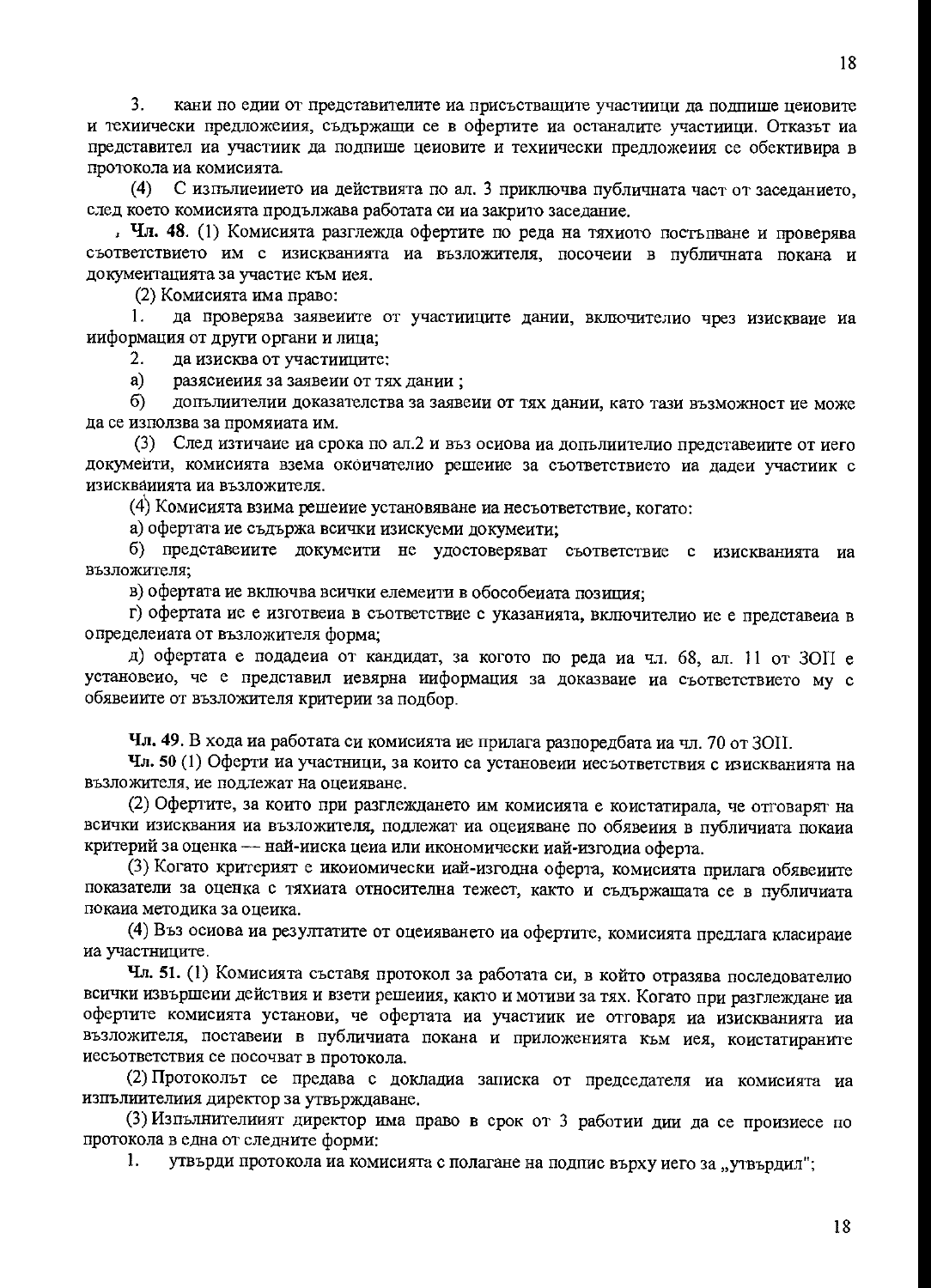$2.$ даде задължителни писмени указания към комисията за отстраняване на установени в хода на работата й пропуски и/или нарушения.

Утвърденият протокол се изпраща от експерта обществени поръчки на участниците,  $(4)$ както и на лицето по чл. 18, отговорно за публикуване в профила на купувача.

Чл. 52. (1) Въз основа на утвърдения протокол, експерта обществени поръчки или правоспособния юрист изготвя проект на договор за възлагане на обществената поръчка.

(2) При сключване на договор определеният за изпълнител представя документи, издадени от компетентен орган, за удостоверяване липсата на обстоятелствата по чл. 47, ал. 1, т. 1, декларации за липсата на обстоятелствата по чл. 47, ал. 5 от ЗОП и гаранция за изпълнение, ако такава е предвидена в условията на поръчката.

(3) Копие от сключения договор се предоставя от експерта оществени поръчки за публикуване в профила на купувача.

Чл. 53. В случай, че класираният на първо място от комисията участник откаже да сключи договора, непредстави някой от изискуемите документи или не отговаря на изискванията по чл. 47, ал.1, т.1 или ал. 5 от ЗОП, експертът обществени поръчки, съгласувано с икономическия директор предлага на изпълнителния директор да:

1. сключи договор с класирания на второ или на следващо място участник; или

2. бъде публикувана нова публична покана за същата обществена поръчка.

Чл. 54.(1) Когато до изтичане на крайния срок за подаване на оферти, не бъде получена нито една оферта, икономическият директор предлага на представляващия лечебного заведение да бъде повторно публикувана публична покана или да бъде изготвено предложение до СД за взимане на решение за провеждане на проведени преки преговори с избран от изпълнителния директор изпълнител.

(2) Преговорите се водят от определена от изпълнителния директор комисия, която съставя протокол, в който се отразяват постигнатите договорености. Последните не могат да водят до промяна на техническите спецификации, проекта на договор и прогнозната стойност на обществената поръчка, които са били обявени първоначално в публичната покана.

(3) Протоколът по ал. 2 се представя на изпълнителния директор за утвърждаване и за сключване на договор.

## ГЛАВА ТРЕТА ДОГОВОР ЗА ОБЩЕСТВЕНИ ПОРЪЧКИ

Сключване на договор:

Чл. 55 (1) Възложителят сключва договор за ОП с участника определен за изпълнител, като приложеният към документацията проект на договор се допълва с всички предложения на участника, въз основа на които е определен за изпълнител.

(2) Договорът се сключва в едномесечен срок от взимане на Решението, но не по-рано от 14 дни от уведомяване на заинтересованите кандидати /участници/, защото те имат право в 10 дневен срок да обжалват Решението. Договорът се подписва от Представляващия болницата и Главния счетоводител.

(3) При процедура за възлагане на Обществена поръчка с публична покана, изборът на изпълнител не подлежи на обжалване и затова не се изчаква изтичането на 14 дневния срок за сключване на договора, посочен в чл. 41, ал.3 от ЗОП.

(4) Договор не се сключва с участник, определен за изпълнител, който при подписване на договора:

1. не изпълни задължението по чл. 47, ал. 11 и чл. 48, ал. 2 от ЗОП/да представи документи, свързани с удостоверяването на обстоятелства по чл. 47/;

не представи определената гаранция за изпълнение на договора; 2.

3. не извърши съответна регистрация, не представи документ или не изпълни друго изискване, което е необходимо за изпълнение на поръчката съгласно изискванията на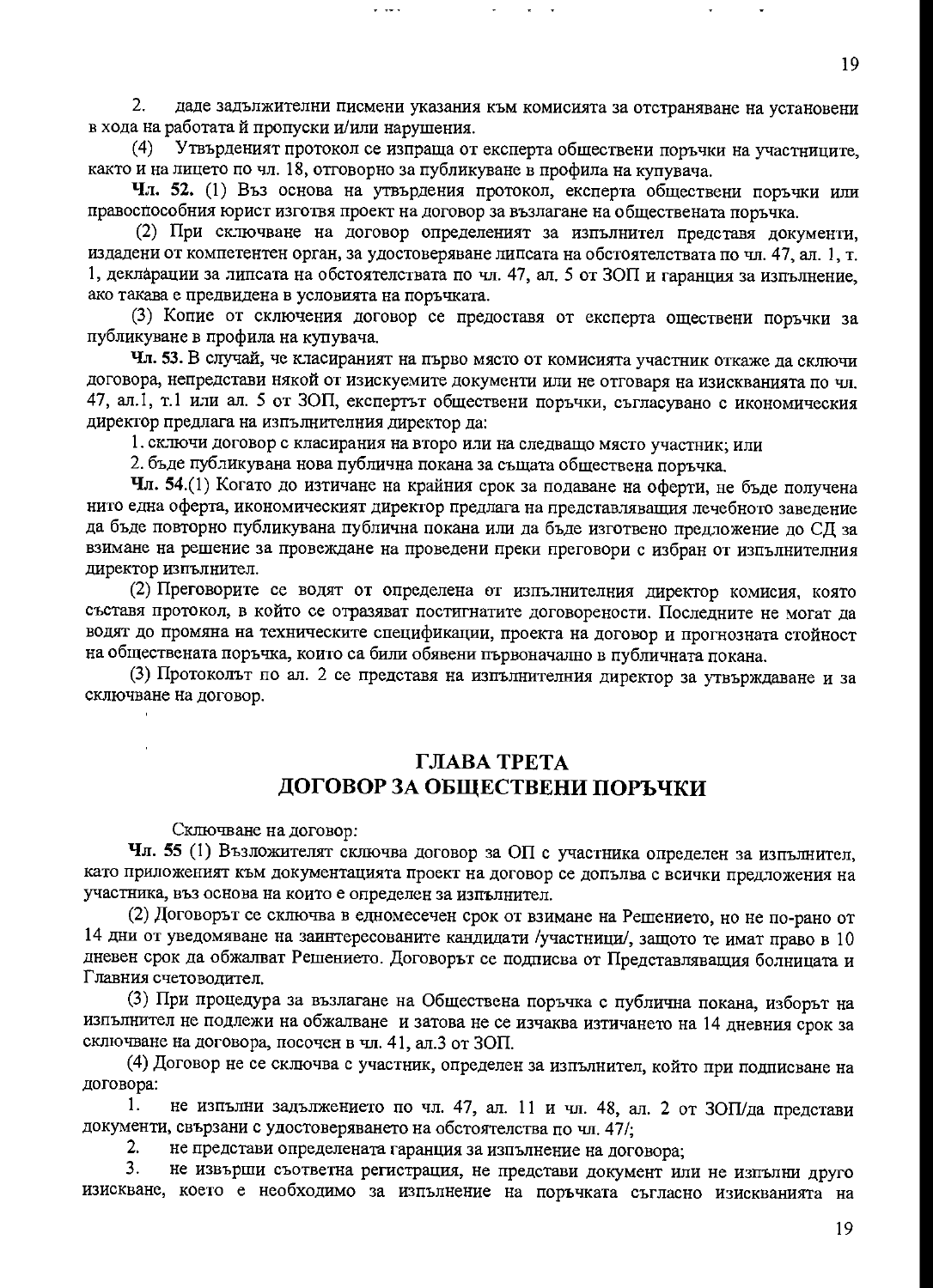нормативен или административен акт и е поставено от възложителя при откриване на процедурата..

не представи документ за регистрация, когато в обявлението възложителят е 4. предвидил изискване за създаване на юридическо лице, когато участникът, определен за изпълнител, е обелинение на физически и/или юридически лица;

(5) При процедура за възлагане на ОП с публична покана, съгласно чл. 111е, ал.2, изпълнителят представя и декларация по чл. 47, ал. 5 от ЗОП.

(6) Договорът за ОП не може да се изменя по време на неговото изпълнение, освен в случаите, изчерпателно регламентирани в ЗОП.

(7) Възложителят може с Решение да определи за изпълнител и да сключи договор с втория класиран участник, когато класиралия се на първо място:

откаже или не се яви в определения срок да сключи договор;  $1<sup>1</sup>$ 

не изпълни изискванията на чл. 42, ал. 1 от ЗОП - посочени в чл. 47, ал. 4 от  $2.$ настоящите правила;

не отговаря на изискванията на чл. 47, ал. 1 и 5 от ЗОП, или на посочените в 3. обявлението изисквания на чл. 42, ал. 2 от ЗОП.

Чл. 56а. (нов; приет с решение на СД от 15.01.2015 г. в сила от 19.01.2015 г.) (1) Подписаният от изпълнителя проект на договор, ведно с представените документи, се представя за подпис на представляващия болницата, след последователно:

съгласуване на проекта на договор; 1.

 $2.$ издаване на контролен лист от финансовия контрольор за осъществен предварителен контрол.

При проведена процедура на договаряне без обявление по ЗОП, която е подлежала  $(2)$ на предварителен контрол по чл. 20 "б" от ЗОП, договорът за обществена поръчка не се подписва от лицето по чл.15, ал.1, преди да е публикувано становището на изпълнителния директор на Агенцията по обществени поръчки, както и ако публикуваното становище не потвърждава законосъобразния избор на процедура.

Чл. 56. Експертът обществени поръчки изготвя информация до АОП за сключване на договора, която се съгласува с полагане на подпис от Икономическия директор.

# ГЛАВА ЧЕТВЪРТА ПРОФИЛ НА КУПУВАЧА

Раздел I

#### СЪДЪРЖАНИЕ НА ПРОФИЛА НА КУПУВАЧА. СРОКОВЕ ЗА ПОДДЪРЖАНЕ НА ИНФОРМАЦИЯТА И ДОКУМЕНТИТЕ, ПОДЛЕЖАЩИ НА ПУБЛИКУВАНЕ В ПРОФИЛА НА КУПУВАЧА

Чл. 57. Профилът на купувача на МБАЛНП "Свети Наум" ЕАД е обособена част от официалната интернет страница на агенцията, на която е осигурена публичност. Всяко лице има свободен достъп до електронния профил на купувача на лечебното заведение.

**Чл. 58**. На публикуване в профила на купувача подлежат предвидените в чл. 226 от  $30\Pi$ документи и информация, касаещи процеса на възлагане на обществените поръчки и изпълнението на сключените договори, които се публикуват под формата на електронни документи с цел осигуряване на принципите на публичност и прозрачност.

Чл. 59 (1) Публикуването на информацията и документите не трябва да води до нарушаване на приложимите ограничения във връзка с обявяване на чувствителна търговска информация с цел спазване на принципа за свободна и лоялна конкуренция.

(2) Преди публикуване на документите се заличава защитената със закон информация и информацията, за която участниците са приложили декларация за конфиленииалност по чл.33,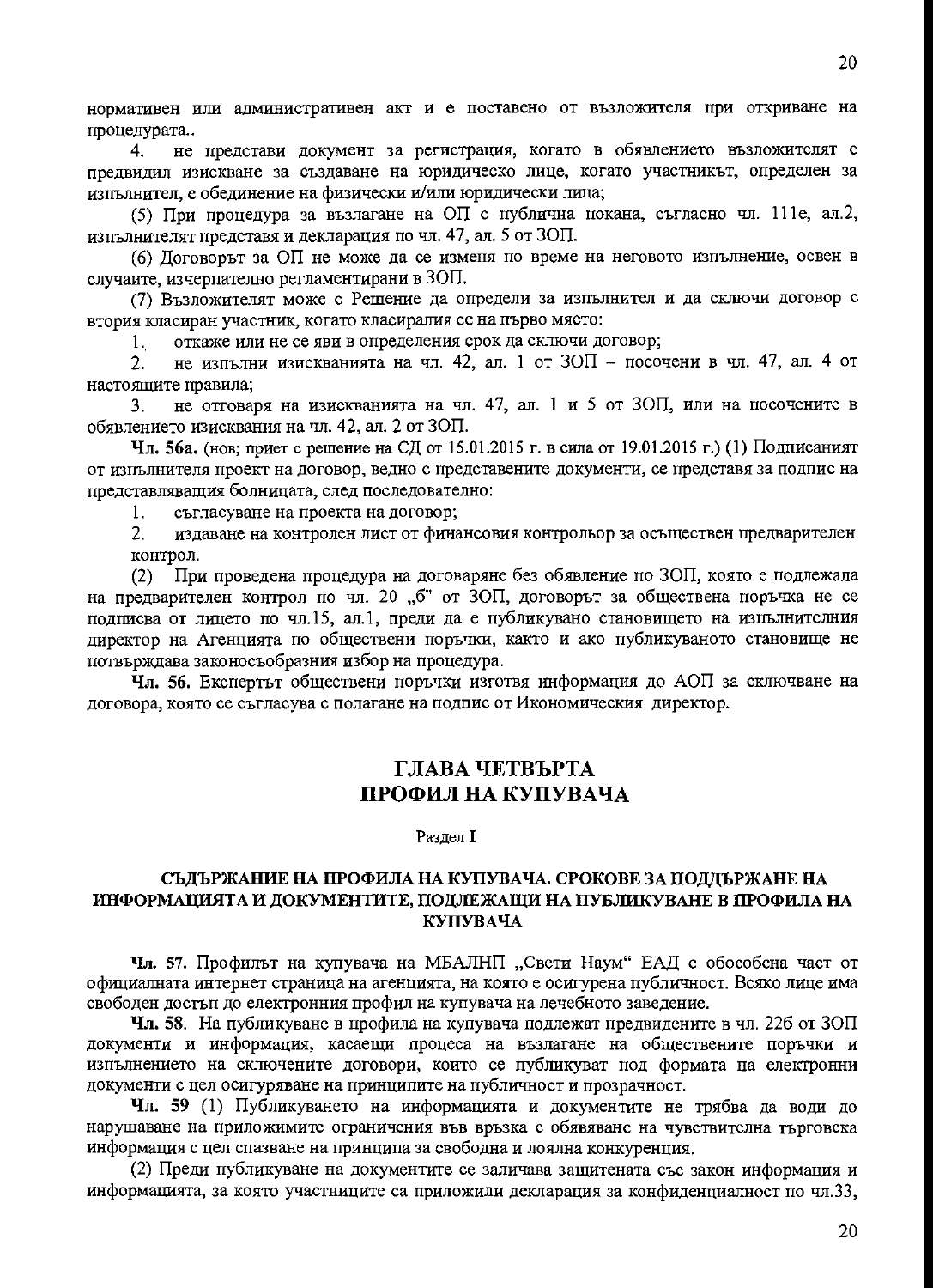ал.4 от ЗОП, като на мястото на заличената информация се посочва правното основание за заличаванетой.

Чл. 60. За всяка конкретна обществена поръчка се създава самостоятелна електронна преписка, обособена в самостоятелно раздел. Самостоятелната електронна преписка съдържа:

1. дата на създаването й;

2. идентификационен номер на поръчката;

 $3^+$ уникален идентификационен номер на поръчката /УИН/, с която същата е регистрирана в Регистъра на обществените поръчки /РОП/ на АОП за процедури, открити с решение  $3a$ 

откриване на възложителя или Идентификационен номер /ГО/ за публикуване на публични покани в Портала на обществените поръчки /ПОП/ на АОП за поръчки, възлагани по реда на глава VIIIa от ЗОП.

4. предмет на процедурата за възлагане на обществената поръчка, на публичната покана или договора за обществена поръчка, при поръчки със стойности по чл.14, ал.5 от ЗОП;

5. всички документи, подлежащи на публикуване по ЗОП, които са свързани с възлагането на конкретната процедура и изпълнението на сключения договор.

Чл. 61. (изм. с решение на СД от 15.01.2015 г. в сила от 19.01.2015 г.) (1) Профилът на купувача съдържа следните раздели:

1. Раздел "Вътрешни правила и документи";

2. Раздел, Процедури за възлагане на обществени поръчки";

3. Раздел "Публични покани";

4. Раздел "Договори, сключени по реда на чл.14, ал.5 от ЗОП":

5. Раздел "Архив".

 $\overline{1}$ 

Раздел "Вътрешни правила и документи" - съдържа вътрещните правила за  $(2)$ планиране, организация и провеждане на процедурите за възлагане на обществени поръчки и контрол по изпълнение на сключените договори в лечебното заведение, становищата на изпълнителния директор на АОП по запитвания на възложителя; всякаква друга полезна обща информация, като лице за контакти, номер на телефон и факс, пошенски алрес и електронен адрес, както и други документи и информации.

(3) Раздел "Процедури за възлагане на обществени поръчки"- съдържа електронни досиета на отделните процедури за възлагане на обществени поръчки със самостоятелни идентификационни номера, съвпадащи с изходящите номера, с които решенията за откриване на процедурите се изпращат за вписване в РОП на АОП, дата на създаване, уникален номер за вписване в РОП на АОП и статус на обществената поръчка, в зависимост от това дали по поръчката е отворена, затворена, прекратена или спряна. В отделните електронни досиета се публикува следната информация, относима за всяка една обществена поръчка:

1. предварителните обявления, ако такива са публикувани;

2. решенията за откриване на процедурите и обявлението за възлагане на обществените поръчки и хипервръзката към партидата на съответната обществена поръчка в РОП;

 $3.$ документациите за участие в процедурите;

4. решенията за промяна в случаите по чл. 27а, ал. 1 и променената документация за участие.

5. разясненията по документациите за участие;

6. поканите за представяне на оферти при процедурата на договаряне без обявление;

 $7.$ протоколите и докладите на комисиите за провеждане на процедурите заедно с приложенията към тях:

8. съобщенията относно датата, часа и мястото на отваряне на ценовите оферти, в които се посочват и резултатите от оценяването по показателите, различни от цената, при критерий "икономически най-изгодна оферта";

9. съобщенията за провеждане на жребий, ако такъв ще се провежда;

10. решенията по чл. 38 за завършване на процедурите:

11. информация за датите и основанието за освобождаване или задържане на гаранциите за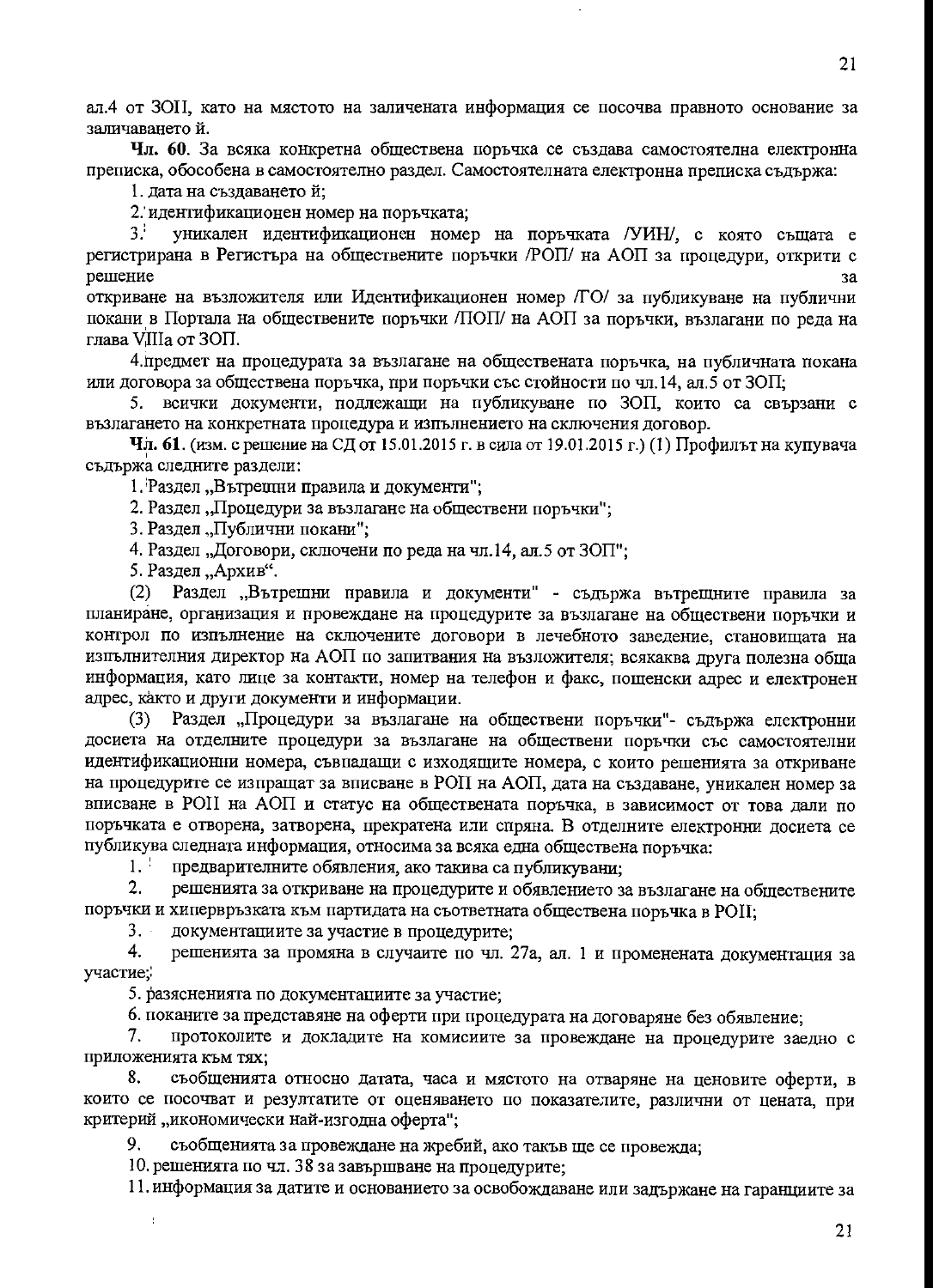участие на участниците във всяка процедура за възлагане на обществена поръчка;

12. договорите за обществени поръчки заедно със задължителните приложения към тях;

13. договорите за подизпълнение и допълнителните споразумения към тях;

14. рамковите споразумения заедно със задължителните приложения към тях;

15. лопълнителните споразумения за изменения на договорите за обществени поръчки;

информация за датата, основанието и размера на всяко извършено плащане по  $16.$ договорите за обществени поръчки и по договорите за подизпълнение, включително за авансовите плащания;

информация за датата и основанието за приключване или за прекратяване на 17. договорите;

информация за датите и основанието за освобождаването, усвояването или 18. задържането

на гаранциите за изпълнение на всеки договор;

одобрените от изпълнителния директор на агенцнята експертни становища от  $19.$ осъществявания предварителен контрол върху конкретната процедура за възлагане на обществена поръчка, а когато възложителят не приеме някоя от препоръките - и мотивите за това:

(4) Раздел "Публични покани" - съдържа електронни досиета на отделните обществени поръчки, възложени чрез публична покана със самостоятелни идентификационни номера, съвпадащи с изходящите номера, с които публичните покани се изпращат за вписване в Портала на обществените поръчки на АОП, дата на създаване, идентификационен номер на публикуваната в ПОП на АОП публична покана и статус на поканата: отворена, затворена или оттеглена. В отделните електронни досиета се публикува следната информация, относима за всяка една обществена поръчка, възложена чрез публична покана:

заповед за утвърждаване на публичната покана, с която се определят условията на 1. поръчката и се назначава комисия със задачи да получи, разгледа и да оцени подадените оферти;

2. публичната покана и хипервръзката към партидата на публичната покана в ПОП;

3. приложенията към публичната покана /технически спецификации, проекта на договор и образци на ценово и техническо предложение/;

4. разясненията по поканата, ако има такива;

5. протокола от работата на комисията, назначена да получи, разгледа и оцени офертите;

6. договорите за обществени поръчки заедно със задължителните приложения към тях;

7. договорите за подизпълнение и допълнителните споразумения към тях;

8. допълнителните споразумения за изменения на договорите за обществени поръчки;

9. информация за датата, основанието и размера на всяко извършено плащане по договорите за обществени поръчки и по договорите за подизпълнение, включително за авансовите плашания:

10. информация за датата и основанието за приключване или за прекратяване на договорите;

11. информация за датите и основанието за освобождаването, усвояването или задържането на гаранциите за изпълнение, ако са предвидени такива;

(5) Раздел "Договори, сключени по реда на чл.14, ал.5 от ЗОП" - сълържа електронни досиета на сключените договори по реда на чл.14, ал.5 от ЗОП със самостоятелни идентификационни номера, съвпадащи с изходящите номера, с които в МБАЛНП, "Свети Наум" ЕАД се извеждат сключените по този ред договори, дата на създаване, предмет на договора за обществена поръчка и статус на договора, в зависимост от това дали сключения договор е действащ, приключил или е прекратен. В отделните електронни досиета се публикува следната информация, относима за всяка една обществена поръчка, възложена свободно по реда на чл.14, ал.5 от ЗОП:

1. договорите за обществени поръчки заедно със задължителните приложения към тях;

2. допълнителните споразумения за изменения на договорите за обществени поръчки;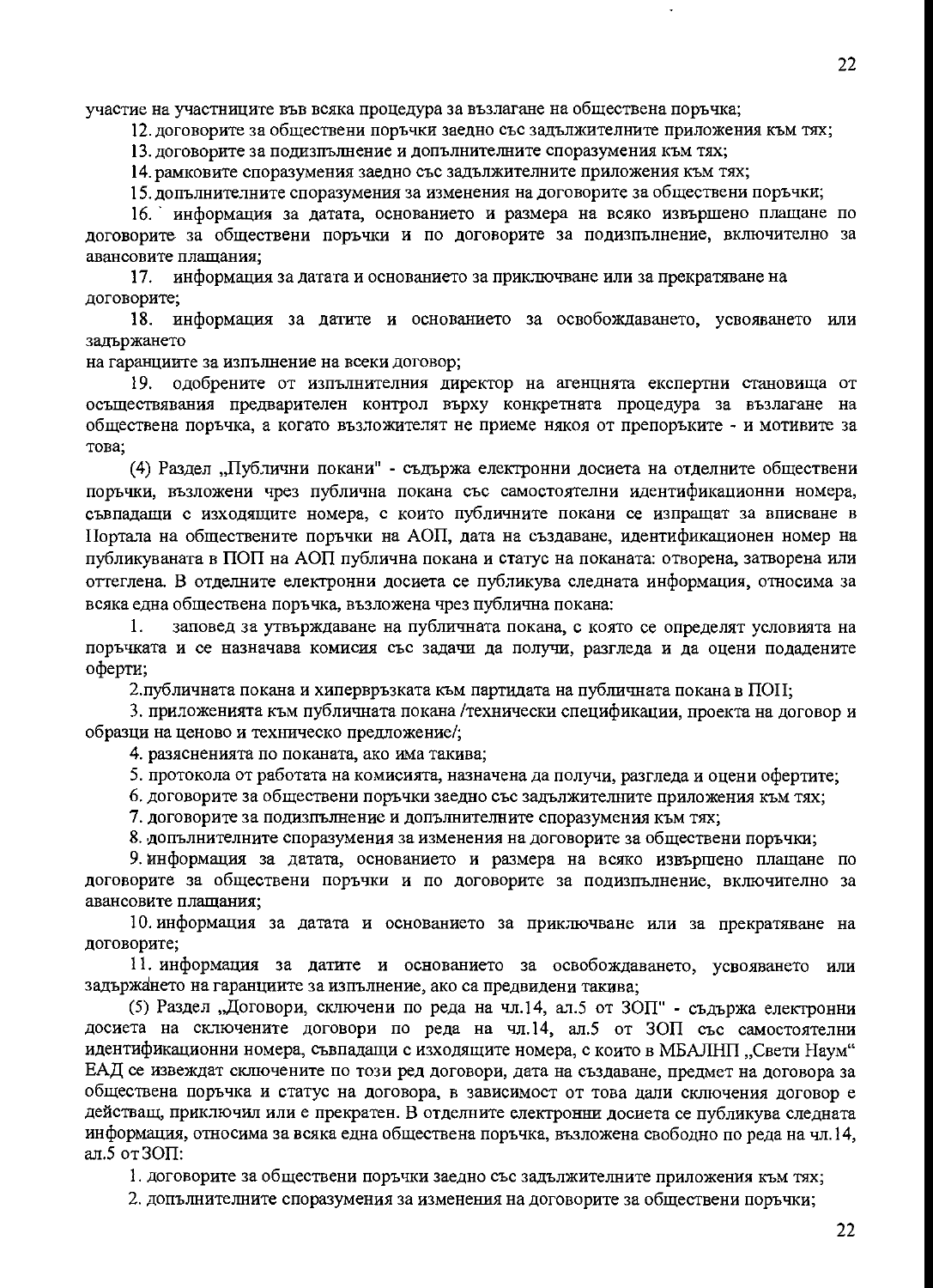3. информация за датата, основанието и размера на всяко извършено плащане по договорите за обществени поръчки, включително за авансовите плащания;

4. информация за датата и основанието за приключване или за прекратяване на договорите;

5. информация за датите и основанието за освобождаването, усвояването или задържането на гаранциите за изпълнение на всеки договор, ако са предвидени такива;

(6) Раздел, Архив" - съдържа архивирани електронни досиета на възложените обществени поръчки, за които срока за поддържането им в профила на купувача по чл.62, ал.2 е изтекъл.

Чл.62 (1) Документите и информацията в разделите "Вътрешни правила и документи" и "Архив" са предмет на безсрочна публикация със съответната актуализация.

(2) (изм. с решение на СД от 15.01.2015 г. в сила от 19.01.2015 г.) Документите и информацията в разделите "Процедури за възлагане на обществени поръчки", "Публични покани" и "Договори, сключени по реда на чл.14, ал.5 от ЗОП" се поддържат в Профила на купувача до изтичането на 1 година от:

1. приключването или прекратяването на процедурата - когато не е сключен договор;

2. изпълнението на всички задължения по договора, съответно на всички задължения по договорите в рамковото споразумение.

за предварителните обявления - една година от публикуването в профила на 3. купувача.

#### Разлел II

#### РЕД ЗА ПУБЛИКУВАНЕ НА ДОКУМЕНТИТЕ В ПРОФИЛА НА КУПУВАЧА

Чл.63. (1) След подписване и извеждане на решението за откриване на процедурата експерта обществени поръчкн, изпраща по електронна поща искане за създаване на самостоятелна електронна препнска на процедурата в раздел "Процедури за възлагане на обществени поръчки" към лицето по чл. 18. С искането отговорното лице изпраща и сканирания оригинал на решението за откриване и на обявлението, ведно с цялата документация за участие и хиперлинка на публикуваните по партидата на поръчката в РОП документи.

(2) Всеки еднн документ или информация, изброени в чл. 61, т.2, отнасящи се за конкретната процедура се публикува от лицето по чл. 18 в електронната папка - досие на поръчката в установените в тези правила срокове и със съдържание, съгласно ЗОП и настоящите правила.

(3) Съответните документи и информация се подават в електронен вид към лицето по чл. 18 за публикуване в профила на купувача, в следните срокове:

1. за документацинте за участие в процедурите - от експерта обществени поръчки в деня, в който решението и обявлението са изпратени в АОП;

2. за решенията за промяна в случаите по чл. 27а, ал. 1 от ЗОП и променената документация за участие - от експерта обществени поръчки в деня, в който решението за промяна е изпратено за публикуване в АОП.

3. за разясненията по документациите за участие - от от експерта обществени поръчки в деня на тяхното подписване:

4. за поканите за представяне на оферти при процедура на договаряне без обявление - от експерта обществени поръчки в деня на тяхното подписване;

за протоколите и докладите на комисиите за провеждане на процедурите заедно с 5. приложенията към тях, както следва:

5.1. протоколът по чл.68, ал.7 от ЗОП - от председателя на комисията в деня, в който същият се изпраща на всички участници.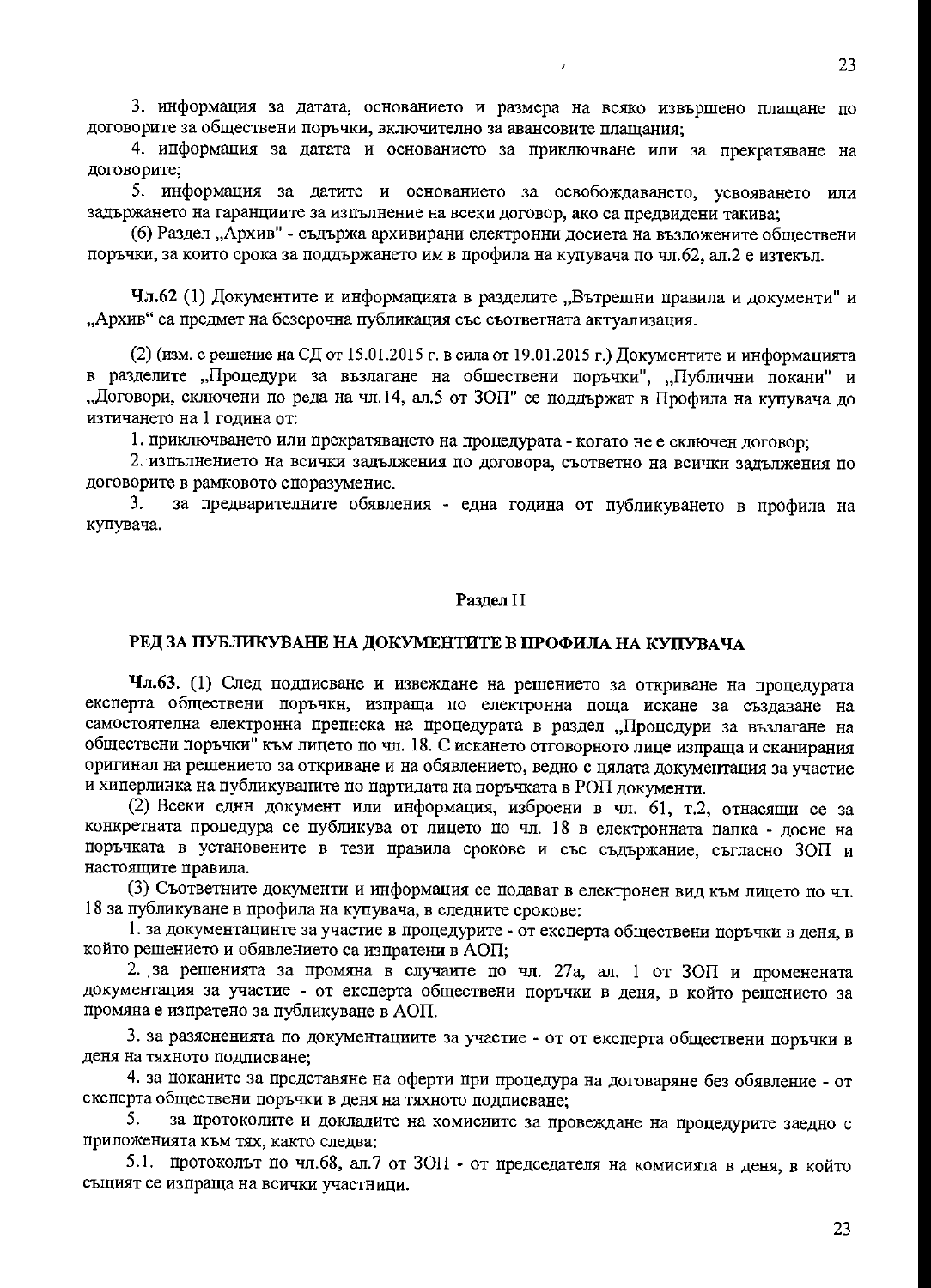5.2. протоколите по чл.72 от ЗОП - от експерта обществени поръчки, заедно с решението за класиране и определяне на изпълнител в същия ден, в който рещението се изпраща на участниците в процедурата при спазване на срока по чл.73, ал.3 от ЗОП.

за съобщенията относно датата, часа и мястото на отваряне на ценовите оферти, в 6. които се посочват и резултатите от оценяването по показателите, различни от цената, при критерий, икономически най-изгодна оферта" - от председателя на комисията не по-късно от 2 работни дни преди датата обявена за отваряне на ценовите оферти.

7. за решенията за прекратяване на процедурите - от експерта обществени поръчки в деня, в който същото е изпратено на участниците, но не по-късно от три дни от датата на вземане на решението.

8. за информацията за датите и основанието за освобождаване, усвояване или задържане на гаранциите за участие - от главния счетоводител, в срок до 30 дни от освобождаването, усвояването или задържането на гаранцията. Информацията се изготвя по образец, след получена писмено становище от от експерта обществени поръчки, съдържаща основанието за освобождаване, усвояване или задържане на гаранциите за участие;

9. за договорите за обществени поръчки заедно със задължителните приложения към тях от експерта обществени поръчки в срок до 30 дни от сключване на договора;

10. за договорите за подизпълнение и допълнителните споразумения - от експерта обществени поръчки в срок до 30 дни от получаване на оригинала на договора за подизпълнение или допълнителното споразумение към него;

11.3а рамковите споразумения заедно със задължителните приложения към тях - от експерта обществени поръчки в срок до 30 дни от сключването на рамковите споразумения;

12. за допълнителните споразумения за изменения на договорите за обществени поръчки от експерта обществени поръчки в срок до 30 дни от сключване на допълнителното споразумение;

13. за информация за датата, основанието и размера на всяко извършено плащане по договорите за обществени поръчки, включително за авансовите плащания - от главния счетоводител в срок до 30 дни от извършеното плащане. При договори за периодично повтарящи се доставки на стоки - от главния счетоводител в срок до 20-то число на месеца, следващ месеца на извършените плащания на база на изготвена информация в обобщен вид за всеки договор:

14. за информация за датата и основанието за приключване или за прекратяване на договорите - от експерта обществани поръчки съвместно с главния счетоводител в първия работен ден, следващ деня на изпращането на информацията за вписване в РОП;

15. за информация за датите и основанието за освобождаването, усвояването или задържането на гаранциите за изпълнение на всеки договор - от главния счетоводител в срок до 30 дни от освобождаването на гаранциите.

за одобрените от изпълнителния директор на агенцията експертни становища от 16. осъществения предварителен контрол върху конкретната процедура за възлагане на обществена поръчка, а когато възложителят не приеме някоя от препоръките - и мотивите за това - от експерта обществени поръчки в срок до три дни от получаване на становището.

Чл. 64 (1) След подписване и извеждане на заповедта за утвърждаване на публичната покана и поканата, експертът обществени поръчки, изпраща по електронна поща искане за създаване на самостоятелна електронна преписка на публичната покана в раздел "Публични покани " към лицето по чл. 18. С искането се изпраща и сканирания оригинал на заповедта и публичната покана, ведно с цялата документация за участие /приложения към публичната покана/ и хиперлинка на публикуваната по партидата на поръчката в ПОП покана.

(2) Всеки един документ или информация, изброени в чл. 61, т.3, отнасящи се за конкретната обществена поръчка се публикува от лицето по чл. 18 в електронната папка -досие на поръчката в установените в тези правила срокове и със съдържание, съгласно ЗОП и настоящите правила.

(3) Съответните документи и информация се подават в електронен вид към лицето по чл. 18 за публикуване в профила на купувача, в следните срокове: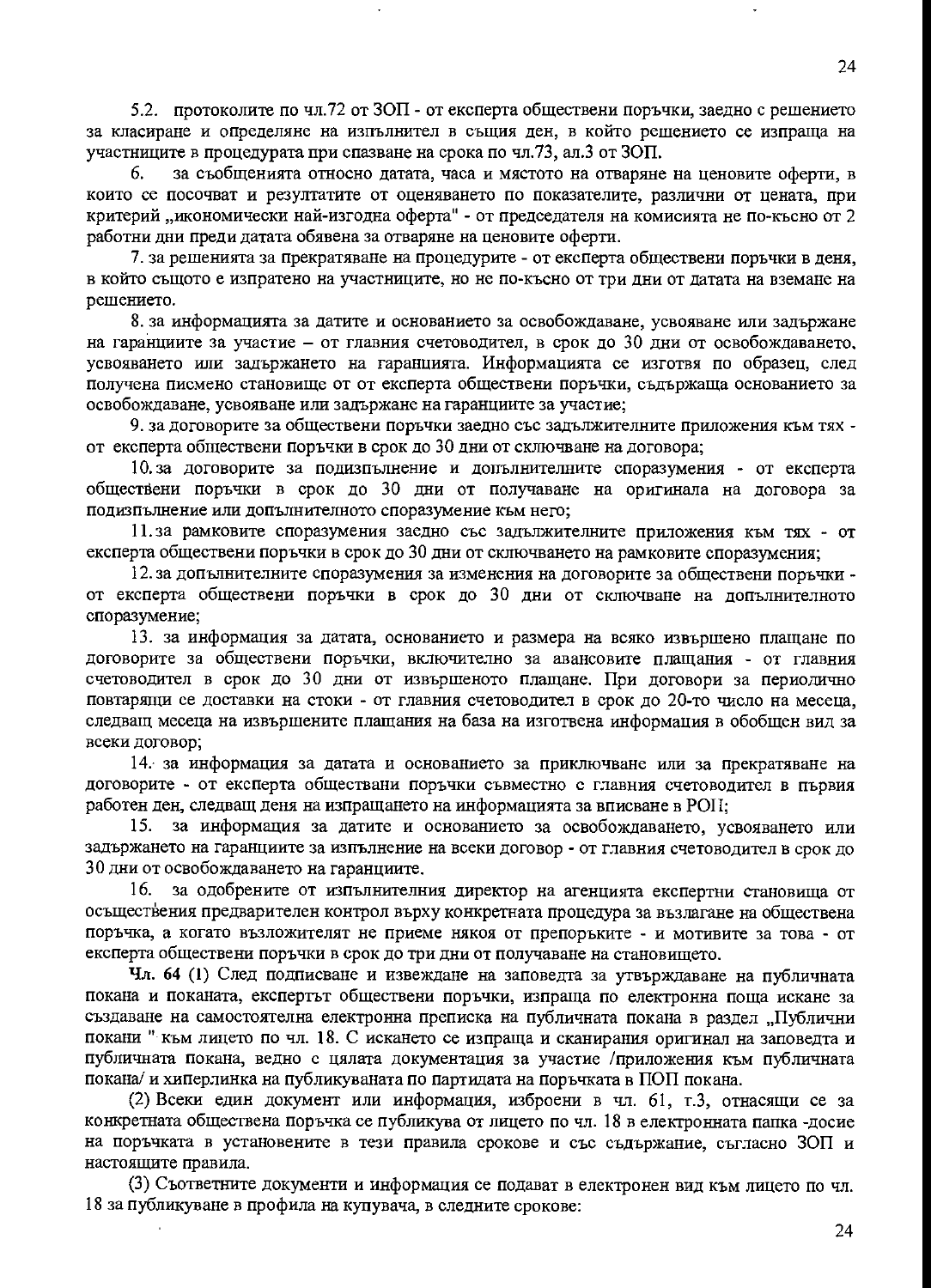1. за документациите за участие /приложенията към поканата/ - в деня, в който публичната покана е изпратена в АОП;

2.за разясненията по условията на поръчката - в деня на тяхното подписване;

3.за протокола на комисията за получаване, разглеждане и оценка на офертите, заедно с приложенията към тях - в тридневен срок от утвърждаване на протокола;

за договорите за обществени поръчки заедно със задължителните приложения към 4. тях - в срок до 30 дни от сключване на договора;

5. за договорите за подизпълнение и допълнителните споразумения - в срок до 30 дни от получаване на оригинала на договора за подизпълнение или допълнителното споразумение към него:

6. за допълнителните споразумения за изменения на договорите за обществени поръчки в срок до 30 дни от сключване на допълнителното споразумение;

7. за информация за датата, основанието и размера на всяко извършено плащане по договорите за обществени поръчки, включително за авансовите плащания - в срок до 30 дни от извършеното плащане. При договори за периодично повтарящи се доставки на стоки- в срок до 20-то число на месеца, следващ месеца на извършените плащания на база на изготвена информация в обобщен вид за всеки договор;

8. за информация за датата и основанието за приключване или за прекратяване на договорите - в тридневен срок от датата на приключване или прекратяване на договора.

9. за информация за датите и основанието за освобождаването, усвояването или задържането на гаранциите за изпълнение на всеки договор, ако са предвидени такива - в срок до 30 дни от освобождаването на гаранциите.

Чл. 65 (1) (изм. с решение на СД от 15.01.2015 г. в сила от 19.01.2015 г.) След подписване на договора за обществена поръчка по реда на чл.14, ал.5, т. 1 от ЗОП, експерта обществени поръчки или главният счетоводител изпраща по електронна поща искане за създаване на самостоятелна електронна преписка на договора в раздел "Договори, сключени по реда на чл.14, ал.5 от ЗОП" до лицето по чл. 18. С искането се изпраща и сканирания оригинал на договора, ведно всички задължителни приложения към него.

(2) Всеки един документ или информация, изброени в чл. 61, т.4, отнасящи се за конкретната обществена поръчка се публикува от лицето по чл. 18 в електронната папка - досие на поръчката в установените в тези правила срокове и със съдържание, съгласно ЗОП и настоящите правила.

(3) Съответните документи и информация се подават в електронен вид към лицето по чл. 18 за публикуване в профила на купувача, в следните срокове:

1. за договорите за обществени поръчки заедно със задължителните приложения към тях в срок до 30 дни от сключване на договора;

2. за допълнителните споразумения за изменения на договорите за обществени поръчки в срок до 30 дни от сключване на допълнителното споразумение;

3. за информация за датата, основанието и размера на всяко извършено плащане по договорите за обществени поръчки, включително за авансовите плащания - от главния счетоводител в срок до 30 дни от извършеното плащане. При договори за периодично повтарящи се доставки на стоки - от главния счетоводител в срок до 20-то число на месеца, следващ месеца на извършените плащания на база на изготвена информация в обобщен вид за всеки договор;

4. за информация за датата и основанието за приключване или за прекратяване на договорите - от експерта обществени поръчки съвместно с главния счетоводител в тридневен срок от датата на приключване или прекратяване на договора.

5. за информация за датите и основанието за освобождаването, усвояването или задържането на гаранциите за изпълнение на всеки договор, ако са предвидени такива - от главния счетоводител в срок до 30 дни от освобождаването на гаранциите.

Чл.66. (изм. с решение на СД от 15.01.2015 г. в сила от 19.01.2015 г.) Всички документи, които се публикуват в профила на купувача, се изпращат на електронен адрес. Информацията, която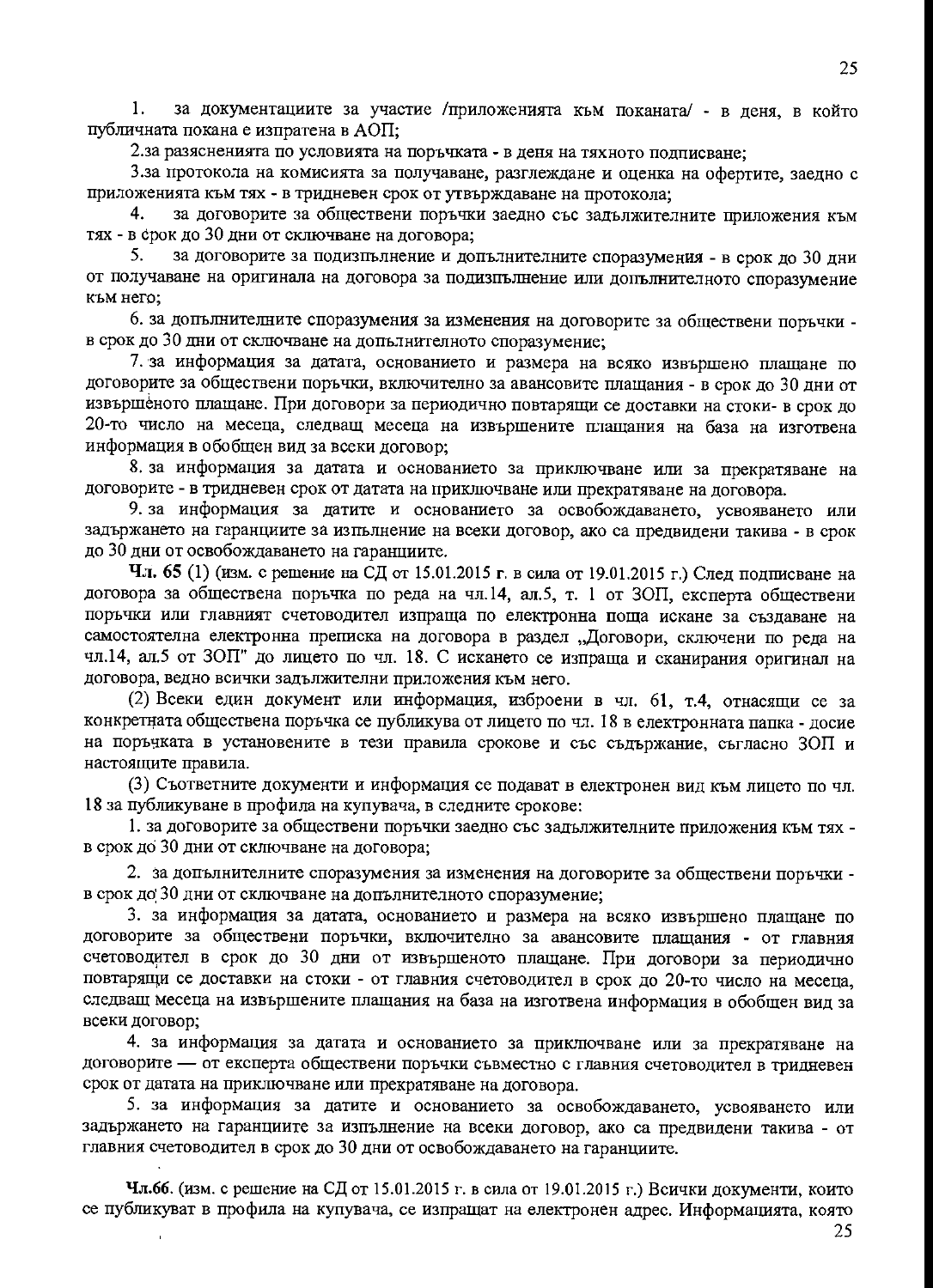отговорните длъжностни лица изпращат за публикуване в профила на купувача е съгласно Приложение № 8 към правилата.

Чл. 67. Заличаването на информацията, защитена със закон и такава, за която има приложена декларация за конфиденциалност по чл.33, ал.4 от ЗОП в документите, подлежащи на публикуване в профила на купувача, се извършва от лицата, отговорни за предоставянето им на лицето по чл. 18, като същите са длъжни да посочат правното основание за заличаването.

Чл. 68. Лицето по чл. 18 публикува изпратените до него по електронна поща документи и информация в сроковете, предвидени в настоящите правила. В случай, че в правилата не е определен срок за публикуване на документите и информацията в профила на купувача, лицето по чл. 18 публикува същите в деня, в който съответните документи или информация са му били предоставени.

Чл.69. Експертът общестени поръчки и отговорните за изпълнение на договора лица уведомяват незабавно икономическия директор и лицето по чл. 18 при възникване на основания за смяна на статуса на обществената поръчка, респ. на договора за обществената поръчка.

Чл.70. Икономическият директор осъществява текущ контрол на работата на лицето по чл. 18 до 25-то число на всеки месец.

Чл.71. Лицето по чл. 18 веднъж годишно докладва на изпълнителния директор за състоянието на профила на купувача.

#### ГЛАВА ПЕТА ДОСИЕ И СЪХРАНЕНИЕ НА ДОКУМЕНТАЦИЯТА НА ОБЩЕСТВЕНАТА ПОРЪЧКА

Чл. 72. След приключване на работа на комисията цялата документация, включително и офертите на участниците се предават на Експерта обществени поръчки.

Чл. 73. За всяка обществена поръчка Експертът обществени поръчки изготвя досие, което включва:

1. решение за откриване на съответната процедура за възлагане на обществена поръчка и документацията за нея.

2. публичната покана или обявлението, качени на портала за обществените поръчки.

3. цялата документация за обществената поръчка.

4.заповед за назначаване на комисията.

j

 $\pmb{\mathsf{I}}$ 

5. протокол(и) от дейността на комисията.

6. декларации по чл.35 от ЗОП от членовете на комисията.

7. решение за определяне на изпълнител или за прекратяване на процедурата.

8. уведомителни писма до кандидатите в процедурата, с които им се изпраща решението за класиране и определяне на изпълнител или за прекратяване.

9. копие от договора за възлагане на обществената поръчка, заедно с всички приложения към Hero.

10. подадени жалби или искови молби, ако има такива.

11. информация до Агенцията по обществени поръчки по повод прекратяване на процедурата.

12. информация до Агенцията по обществени поръчки относно сключения договор.

13. предложенията на кандидатите/участниците.

14. други относими документи.

15. опис на документите в досието, като един екземпляр от него се съхранява при Икономическия директор, а другия остава в досието.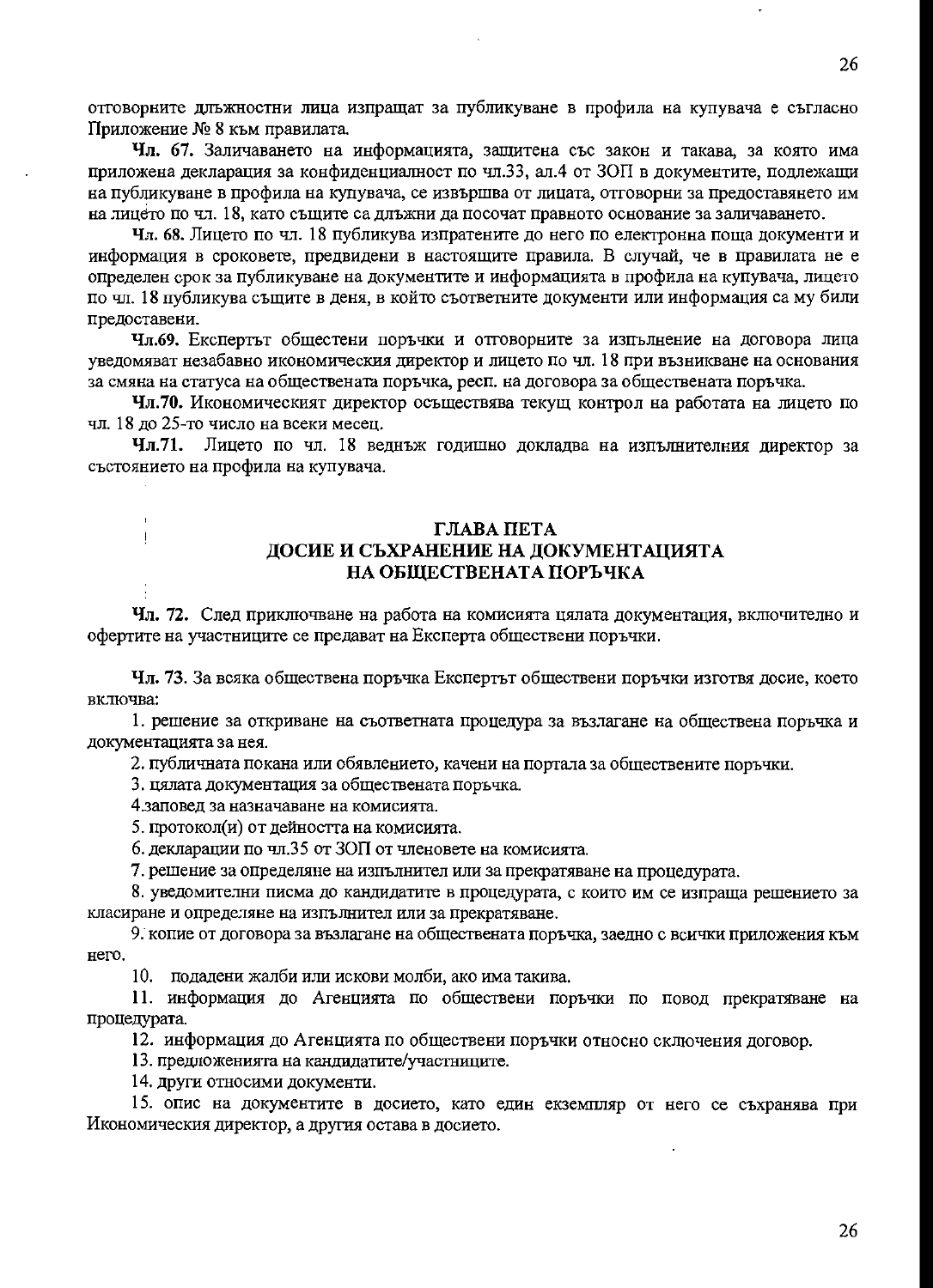Чл. 74. (изм. с решение на СД от 15.01.2015 г. в сила от 19.01.2015 г.) (1) Експертът обществени поръчки предава срепу подпис на икономическия директор окомплектованите по реда на чл. 73 досиета – за сведение и получаване на един оригинал от описа по чл. 73, т. 15.

(2) Икономическият директор предава срещу подпис на финансовия контрольор окомплектованите по реда на чл. 73 досиета - за осъществяване на контрол чрез попълване на контролен лист №4 (Приложение № 6) за пълнота на досието на обществена поръчка.

Чл. 75. (изм. с решение на СД от 15.01.2015 г. в сила от 19.01.2015 г.) Окомплектованите по реда на чл. 73 досиета на обществените поръчки, за които е попълнен Контролен лист № 4, се предават от финансовият контрольор в архива.

Чл. 76. (изм. с решение на СД от 15.01.2015 г. в сила от 19.01.2015 г.) Архиварят завежда досието за обществена поръчка в специален регистър (Регистър за движение на досието на обществената поръчка, Приложение № 7 към правилата) и го съхранява, съгласно законоустановения срок по  $30\Pi - 3$  години след приключване изпълнението на договора с изпълнител избран чрез публична покана, и най-малко 4 години след прекратяване на процедурата или след приключване изпълнението на договорите за ОП, възлагани чрез другите видове процедури.

Чл. 77. Досието за ОП при необходимост може да се ползва от длъжностни лица от болницата или външни контролни органи, след даване на писмено разрешение от Икономическия директор и отразяване в регистъра.

#### ГЛАВА ШЕСТА КОНТРОЛ ПО ВЪЗЛАГАНЕТО И ИЗПЪЛНЕНИЕТО НА ОБЩЕСТВЕНИТЕ ПОРЪЧКИ

Чл. 78. (изм. с решение на СД от 15.01.2015 г. в сила от 19.01.2015 г.) Общият контрол по възлагане и изпълнение на обществените поръчки се осъществява от Икономическия директор.

**Чл. 78а** (изм. с решение на СД от 15.01.2015 г. в сила от 19.01.2015 г.) Финансовият контрольор отговаря за законосъобразността на поеманите задължения и извършваните разходи, свързани с изпълнението на обществените поръчки и:

1. преди съгласуване на проектите на рещенията на възложителя, с които се поставя началото на процедурата проверява:

а) има ли Решение на Съвета на директорите или на Административния съвет (под или над 50 000 лева);

б) правилно ли е определил заявителя прогнозната стойност, а от това и вида на процедурата или на правилата за избор на изпълнител - открита процедура, опростени правила или с публична покана:

в) изготвени ли са всички изискващи се от ЗОП документи и тяхната пълнота;

2. преди сключване на договора с изпълнителя на ОП проверява дали лицето, определено за изпълнител е представило следните документи:

а) банкова гаранция за добро изпълнение на договора или паричен депозит, съгласно чл. 42 от ЗОН;

б) документите по чл. 47, ал. 1, т. 1 от ЗОП;

в) декларация по чл. 47, ал. 5 от ЗОН;

г) другите документи, изискуеми преди сключване на договора според вида и предмета на обществената поръчка, съгласно одобрената от възложителя документация.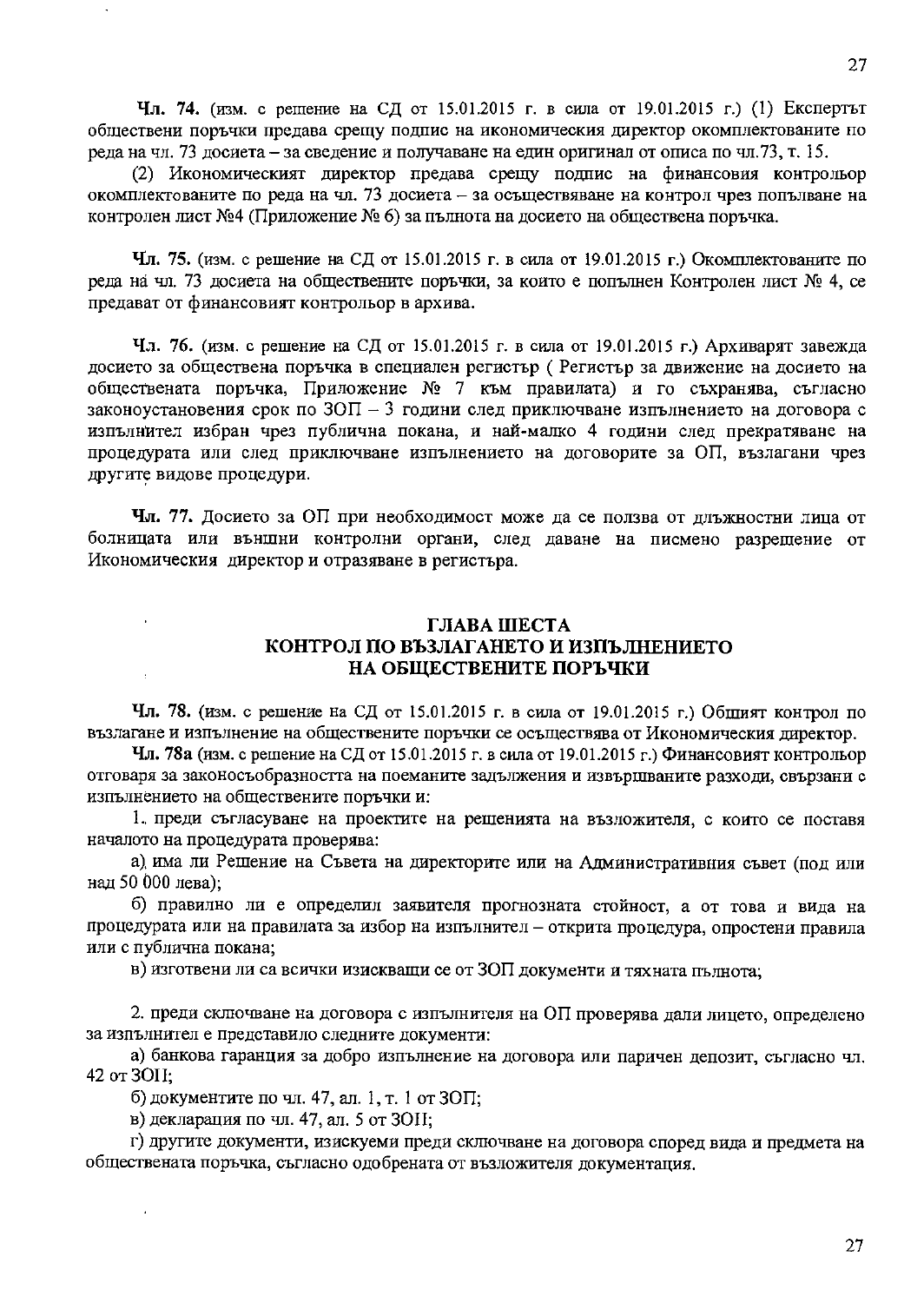3. По време на изпълнение на ОП, преди всяко разплащане с изпълнителя на ОП, съпоставя фактурираната сума с етапа на изпълнение и с максималната допустима общата стойност, съгласно договора за OII:

4. извършва проверка за пълнотата на окомплектованите от експерта по обществени поръчки досиета на обществени поръчки, преди предаването им в архива;

5. в своята работа използва работни документи, контролни листове от 1 до 4, които са приложения от 3 до 6 към настоящите вътрешни правила;

6. има право да изисква представянето на необходимата информация за ОП в определените с настоящите правила срокове;

10. докладва на Представляващия болницата за всяко неизпълнение, свързано с предоставянето на данните и документацията от отговорните за това лица.

Чл. 79. Контролът по възлагане на отделните обществени поръчки се осъществява още от:

1. Експерта обществени поръчки и заявителя - за съответствието на процедурите за възлагане на обществените поръчки със ЗОП, ППЗОП и изготвената документация.

2. Главният счетоводител - за финансовата обезпеченост и за съответствието на клаузите на проектите на договорите за възлагане на обществените поръчки с определените в документацията за участие финансови условия.

Чл. 80. Контролът по изпълнение на договорите за възлагане на обществените поръчки се осъществява от:

1. лицето, определено със заповед да проследява изпълнението на договора - относно точното и добросъвестно изпълнение на договора;

2. главният счетоводител:

а) относно извършването на договорените плащания в съответствие с уговорените условия и срокове, след получаване на документ за оторизация на плащането и разходопредавателните документи.

б) относно непревишаване на общата максимална стойност на договора, определена с неговите клаузи или произтичаща от вида на проведената процедура за избор на изпълнител.

Чл. 81. (1) След приключване на изпълнението на договора за обществена поръчка, главният счетоводител изготвя справка за платените средства по договора за целия период на неговото действие.

(2) След изготвяне на справката същата се представя на Експерта обществени поръчки за изготвяне на съответното обявление за изпълнен договор.

Чл. 82. Към тези вътрещни правила са разработени и приложени образци на следните работни и контролни документи:

Заявка за определяне на необходимост от провеждане на ОП - Приложение №1; 1.

План график за провеждане на ОП през .......... година - Приложение №2;  $2<sub>1</sub>$ 

(изм. с решение на СД от 15.01.2015 г. в сила от 19.01.2015 г.) Контролни листа № 1 и 2 3. за предварителен контрол по законосъобразност на провежданата ОП, които са Приложения №3 и 4:

Контролни листа за последващ контрол по законосъобразност на провежданата ОП-4. Приложения №5 и 6,

Регистър за движение на досието на обществена поръчка – Приложение №7; 5.

Заявка до лицето по чл. 18 за публикуване на информация в профила на купувача -6. Приложение № 8.

28

28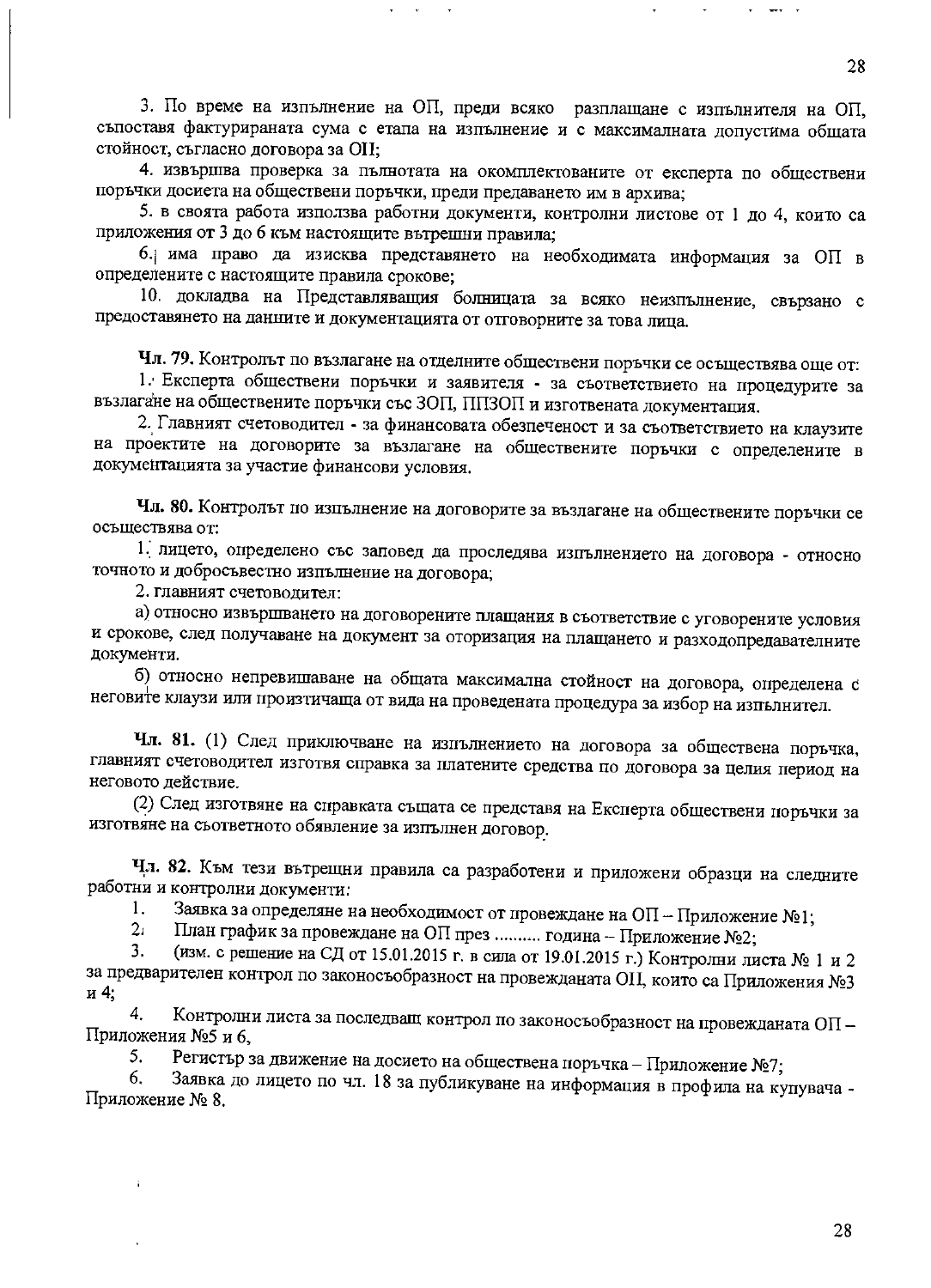## ЗАКЛЮЧИТЕЛНИ РАЗПОРЕДБИ

§ 1. Тези вътрешни правила се издават въз основа на чл. 86 и чл. 22г от Закона за обществените поръчки и задължително се прилагат от всички длъжностни лица в МБАЛНП, Св. Наум" ЕАД.

§ 2. Правилата са приети с Протоколно решение, обективирано в протокол № 25 от 2014 г. на съвета на Директорите на МБАЛНП, Св. Наум" ЕАД, изм. и допълнени с решение на Съвета на директорите от 15.01.2015 г.

 $\S$ <sup>1</sup>3. Вътрешните правила влизат в сила от 01.10.2014 г., а измененията и допълненията, приети на 15.01.2015 г – от 19.01.2015 г.

§ 4. В срок до 15.10.2014 г. книговодителят в МБАЛНП "Свети Наум" ЕАД да връчи срещу подпис копие от правилата на:

1. началниците на клиники/структурни звена в лечебното заведение;

2. домакин склад;

3. доставчик организатор снабдяване;

4. инструктор диетично хранене;

5. организатор техническо обслужване и поддръжка;

6. главен счетоводител:

7. главна медицинска сестра;

8. икономически директор;

9. експерт обществени поръчки;

10. книговодител;

11. архивист;

12. старши медицински сестри;

§ 5. (нов, приет с решение на СД от 15.01.2015 г. в сила от 19.01.2015 г.) Книговодителят в МБАЛНП, "Свети Наум" ЕАД да връчи срещу подпис копие от правилата на:

1. началниците на клиники/структурни звена в лечебното заведение;